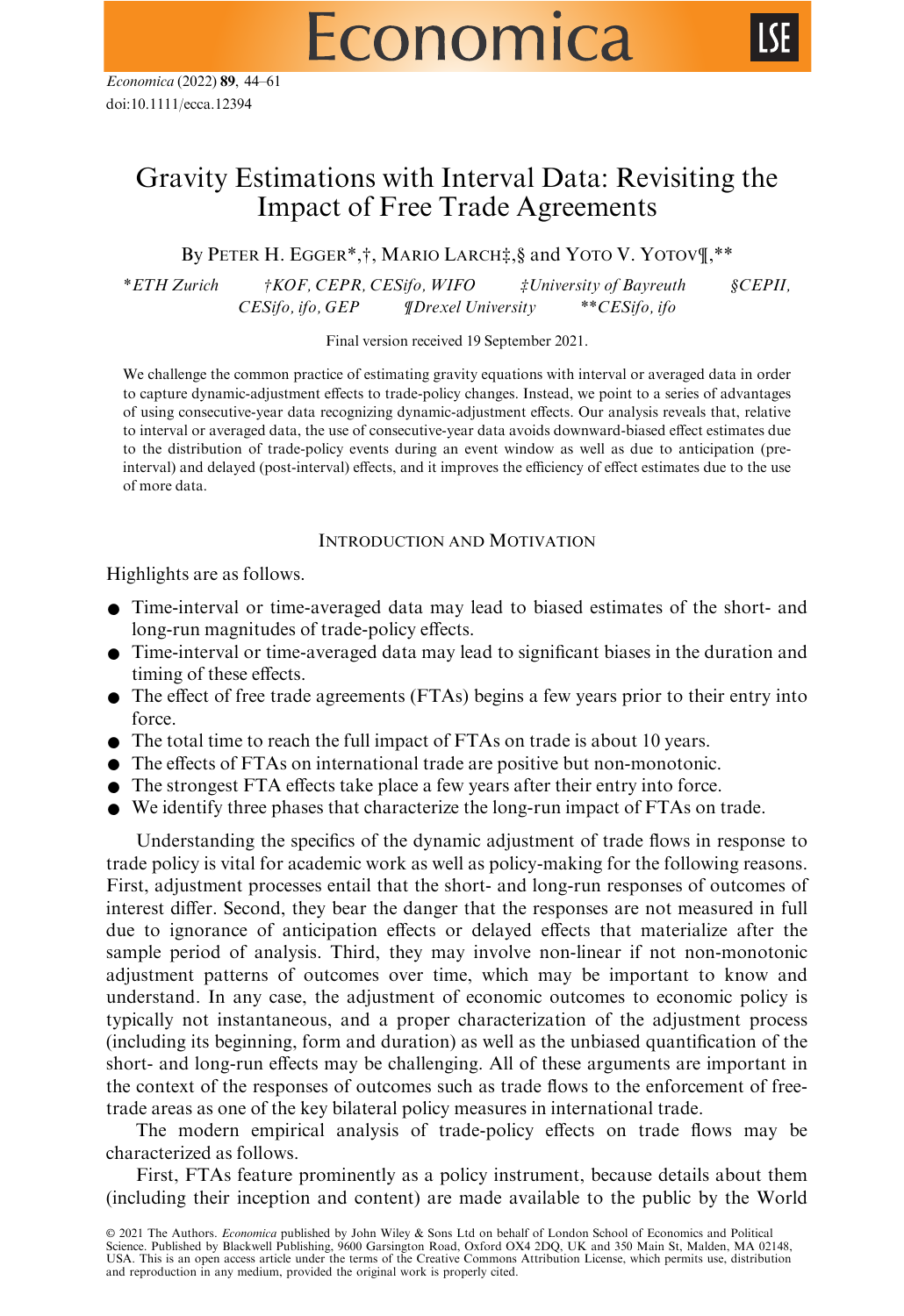Trade Organization (WTO) for virtually all countries (and country pairs) in the world and the time period since the Second World War. In comparison, other policy instruments such as tariffs or non-tariff barriers are much harder to collect and are available for a much shorter sample period and smaller cross-section of parties by whom they are applied. Similarly, trade outcomes (values and quantities at the aggregate and product levels) are available also for large cross-sections and long sample periods, which enables the use of time series as well as cross-section data for economic analysis of FTA effects. Since both trade flows and FTAs can be measured at the country-pair level, the predominant approach to estimating direct responses makes use of the gravity equation of bilateral trade.

Second, the availability of time series and cross-section data on policy treatment and economic outcome together with the developments in econometric theory for such data permits the use of panel data methods that are now the leading tool to use for parameter (and direct-response) estimation of the effects of FTAs on trade.

However, the very responses of trade to policy instruments such as FTAs is likely dynamic for various reasons. First, FTAs are typically announced before they come into force, which may induce a boost in (anticipated) firm value and associated investments (see Moser and Rose 2014). Second, FTAs often involve phase-in periods for tariffbarrier and non-tariff-barrier adjustments, which means that their full trade-facilitation effect comes into play only years after their inception. Third, firms need time to adjust their investments, their business network, etc.—so there is a delay of their response to the materialized facilitation of trade flows. All of those aspects require a proper treatment in the analysis in order to obtain unbiased estimates of the (average) pattern of the adjustment process (its beginning and duration as well as its pattern) so that short-, medium- and long-run effects of FTAs can be properly measured.

With regard to the use of panel data methods to estimate gravity models in contexts where dynamic adjustment is important, Cheng and Wall (2005, p. 52, fn 8) note that '[f] ixed-effects estimation is sometimes criticized when applied to data pooled over consecutive years on the grounds that dependent and independent variables cannot fully adjust in a single year's time'. Clearly, the use of fixed (country-pair) effects is motivated by the opportunity to control for all measured (e.g. geographical distance) and unmeasured time-invariant obstacles to and facilitations of bilateral trade. However, with dynamic adjustment processes present, there is a danger of relying on fixed-effects estimates where policy responses are measured (allowed to materialize) only contemporaneously with the inception of associated treatments; whereas pooling the data over longer time periods will lead to a convergence of the parameter estimates to the long-run responses, using the fixed-effects parameter estimates will lie somewhere between the short-run and long-run responses (see Egger and Pfaffermayr 2005).

To address such critiques and potentially avoid the associated biases, researchers have used panel data with time intervals instead of ones based on consecutive years to estimate the direct responses (net of or before general-equilibrium adjustments) of trade flows to FTA membership. For example, Cheng and Wall (2005) and Baier and Bergstrand (2007) use 5-year intervals, Olivero and Yotov (2012) experiment with 3- and 5-year interval data, and Masood (2021) use 3-year, 4-year and 5-year intervals and different time periods. $<sup>1</sup>$ </sup>

This paper challenges the practice of using interval data to estimate the impact of trade policy effects in gravity equations. Instead, we argue in favour of specifications that employ all available data—that is, data pooled over consecutive years—but pay attention to dynamic adjustment processes. The motivation for our argument is threefold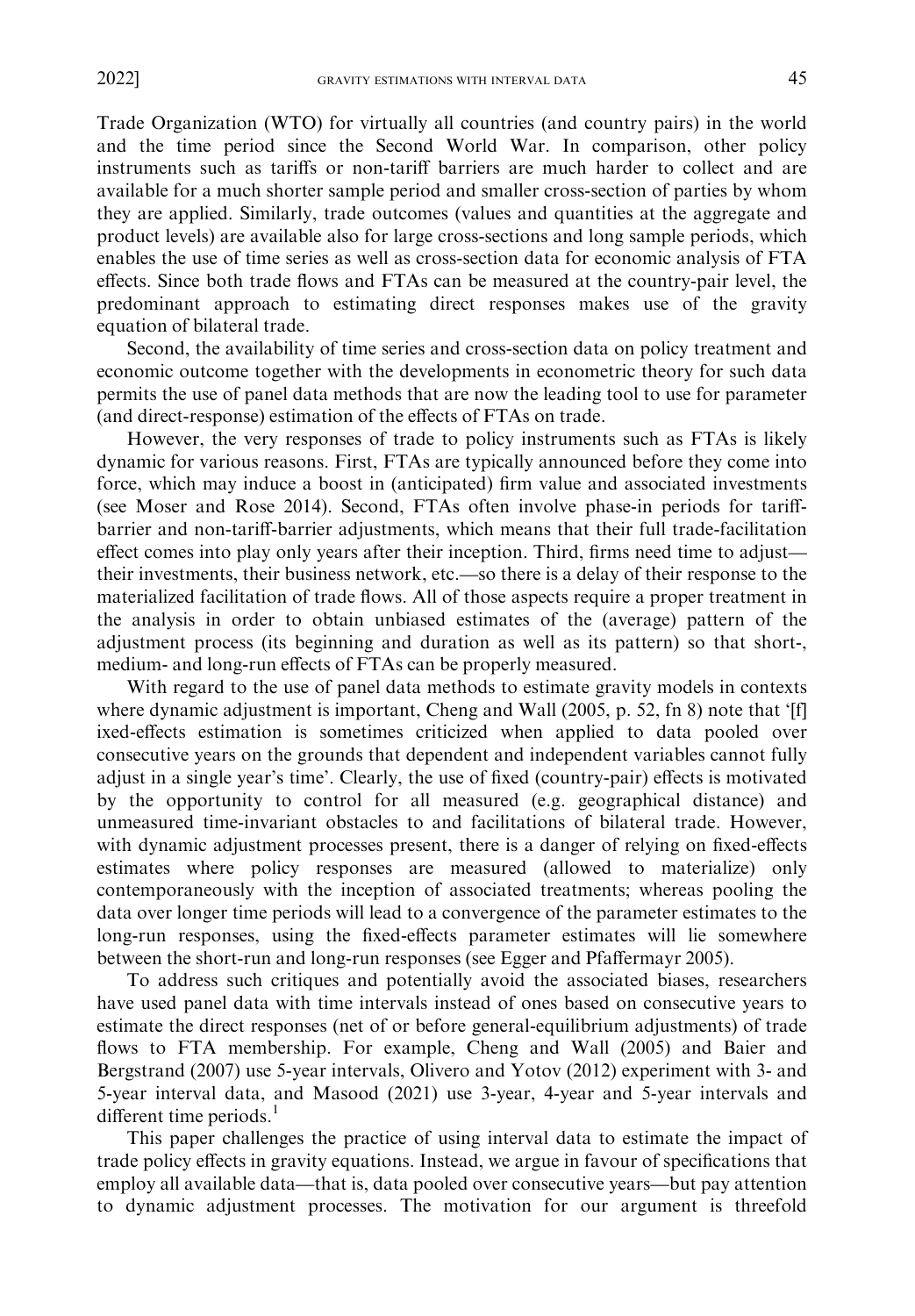46 ECONOMICA [JANUARY

whenever adjustment processes are present. First, time-interval data of trade and FTAs may lead to biased estimates of the short-run as well as long-run effects during the predefined intervals due to the unequal spacing of FTAs during the considered time windows. With positive FTA effects and an accumulated adjustment, there will be a systematic downward bias in the long-run effect attributable to the time during the window. Second, the interval approach may suffer from averaged-out anticipation (prewindow) and delayed (post-window) effects. Either one of those will lead to a downward bias of both the short-run and long-run responses. A third disadvantage from using timeinterval data relative to annual data is that data are unnecessarily discarded so that parameters are measured less precisely than possible. For example, the sample size is reduced by 80% with 5-year intervals, by construction. Moreover, the aforementioned variation of the inception times of FTAs between the chosen interval boundaries is itself a source of parameter uncertainty and will show in inflated standard errors on the FTA parameters of interest.

We propose an approach that relies on annual data and pays attention to the nonlinear response process. We illustrate the merits of this approach in a framework that respects the latest developments in the literature on estimating gravity models, focusing on the direct effects of FTAs on trade flows (net of general-equilibrium responses). The comparison between the results that we obtain with interval or time-averaged versus consecutive-year estimating samples reveals the following.

- i. While the cumulative effects of FTAs are similar, the use of interval or time-averaged data leads to biases of the responses relative to the short-run and long-run (direct) effects as discussed above, and these biases pertain to during-interval when FTAs are newly implemented as well as prior to and after such phases associated with anticipation and delay effects.
- ii. The pattern of the response surface in time is not identifiable with largerinterval/time-averaged data, and important phases of the process cannot be discerned with such an approach.
- iii. The direct trade response to FTAs is highly non-linear, and the duration of the response adjustment takes altogether about 10 years on average.

Note that while we see many merits of using annual data, and many leads and lags to identify the dynamic adjustments of FTAs, we also want to emphasize that the correlations among the leads and lags of FTAs are potentially high, specifically for consecutive lags, which may make identification of individual FTA parameters challenging.

We uncover several systematic patterns that characterize the impact of FTAs on trade among member countries. Consistent with the existing literature, we find that the cumulative effects of FTAs on international trade are positive and statistically significant. However, our estimates suggest that the evolution of these effects is non-linear in time. The analysis reveals that the impact of FTAs begins about 3 years prior to their entry into force, possibly at the time when they are announced or signed. According to our estimates, the main part of the positive impact of FTAs takes place between 3 and 6 years after their implementation, following a period of gradual initial adjustment. There are still positive and statistically significant effects of FTAs in our sample between 7 and 8 years after their entry into force. In combination with the estimated anticipation effects, these estimates imply that the full impact of FTAs on trade is reached about 10 years after they start mattering in the anticipation period.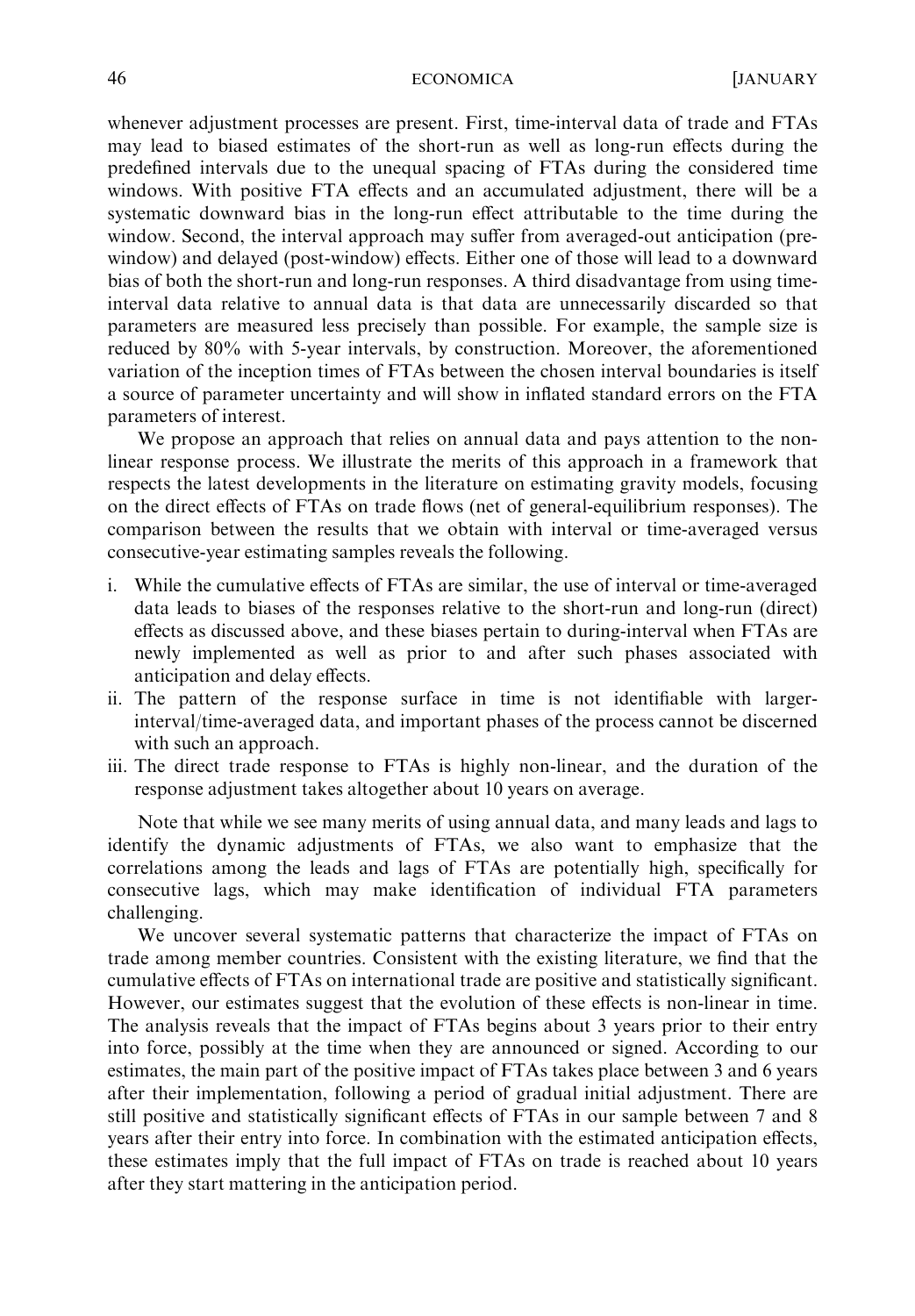Using the full, annual, pooled estimating sample enables us to identify three distinct and intuitive phases that characterize the evolution of the (direct) impact of FTAs on trade in our sample akin to the lifecycle for products. The first phase, labelled '*Pre-FTA* and Anticipation Phase', covers the period of up to 4 years prior to the implementation of FTAs. We obtain some positive and significant FTA estimates during this period, but the cumulative effects up until entry into force are small. The second phase, labelled 'Growth Phase', covers the years following the entry into force of an FTA. We obtain positive and statistically significant effects in this phase. The final phase, labelled 'Maturity Phase', begins about 8 years after an FTA's entry into force, and from this phase onwards there are no additional associated trade effects—that is, the FTA may be said to have reached its full potential.

The remainder of the paper is organized as follows. Section II introduces our estimating equation and describes the data. Section III presents and analyses our main findings. In Section IV, we summarize and attempt to generalize our results, and we discuss the broader implications of our findings. Section V concludes. An Online Appendix offers details on the countries and the free trade agreements in our estimating sample, and provides additional results.

## I. ESTIMATING EQUATION AND DATA

We rely on the latest developments in the theoretical and empirical gravity literatures to specify our econometric model as follows:<sup>2</sup>

$$
X_{ij,t} = \exp\left[\alpha F T A_{ij,t} + \sum_{s} \alpha_{s} F T A_{ij,t+s} + \sum_{k} \beta_{k} F T A_{ij,t-k}\right]
$$
  
 
$$
\times \exp\left[\sum_{t} \beta_{t} B R D R_{ij,t} + \gamma_{ij} + \psi_{i,t} + \phi_{j,t}\right] \times \varepsilon_{ij,t}, \quad \text{for all } i, j, t.
$$

Here,  $X_{ii}$ , denotes valued bilateral trade flows from country i to country j at time t in levels, and—following the recommendation of Yotov et al. (2016) for the use of theoryconsistent trade flows— $X_{ij,t}$  includes both international and intranational trade flow observations. Following the recommendations of Santos Silva and Tenreyro (2006, 2011), one should abstain from log-transforming the model in (1) but estimate it with the Poisson pseudo maximum likelihood (PPML) estimator, which accounts for heteroscedasticity in trade data and takes advantage of the information that is contained in zero trade flows. The parameters  $\alpha$ ,  $\alpha_s$  and  $\beta_k$  are of particular interest here, as they measure the direct contemporaneous, leading (anticipation) and delayed (phasing-in or sluggish-adjustment) responses, respectively, of country pairs' trade flows to the inception of an average FTA.<sup>3</sup>  $FTA_{ij,t}$  is an indicator variable that takes value 1 when i and *j* are members of the same FTA in force at time  $t$ , and it is equal to 0 otherwise.<sup>4</sup> Following Wooldridge (2010) and Baier and Bergstrand (2007), the motivation for the inclusion of the first FTA lead from the estimating sample is that its estimate can be used to test for strict exogeneity, for example, due to reverse causality. Our empirical analysis reveals that some of the FTA lead effects are actually significant, and we argue that they should be accounted for explicitly in econometric specifications.

Equation (1) includes four sets of fixed effects. As is standard in the literature, we use exporter-time fixed effects ( $\psi_{i,t}$ ) and importer-time fixed effects ( $\phi_{i,t}$ ) to control *inter alia*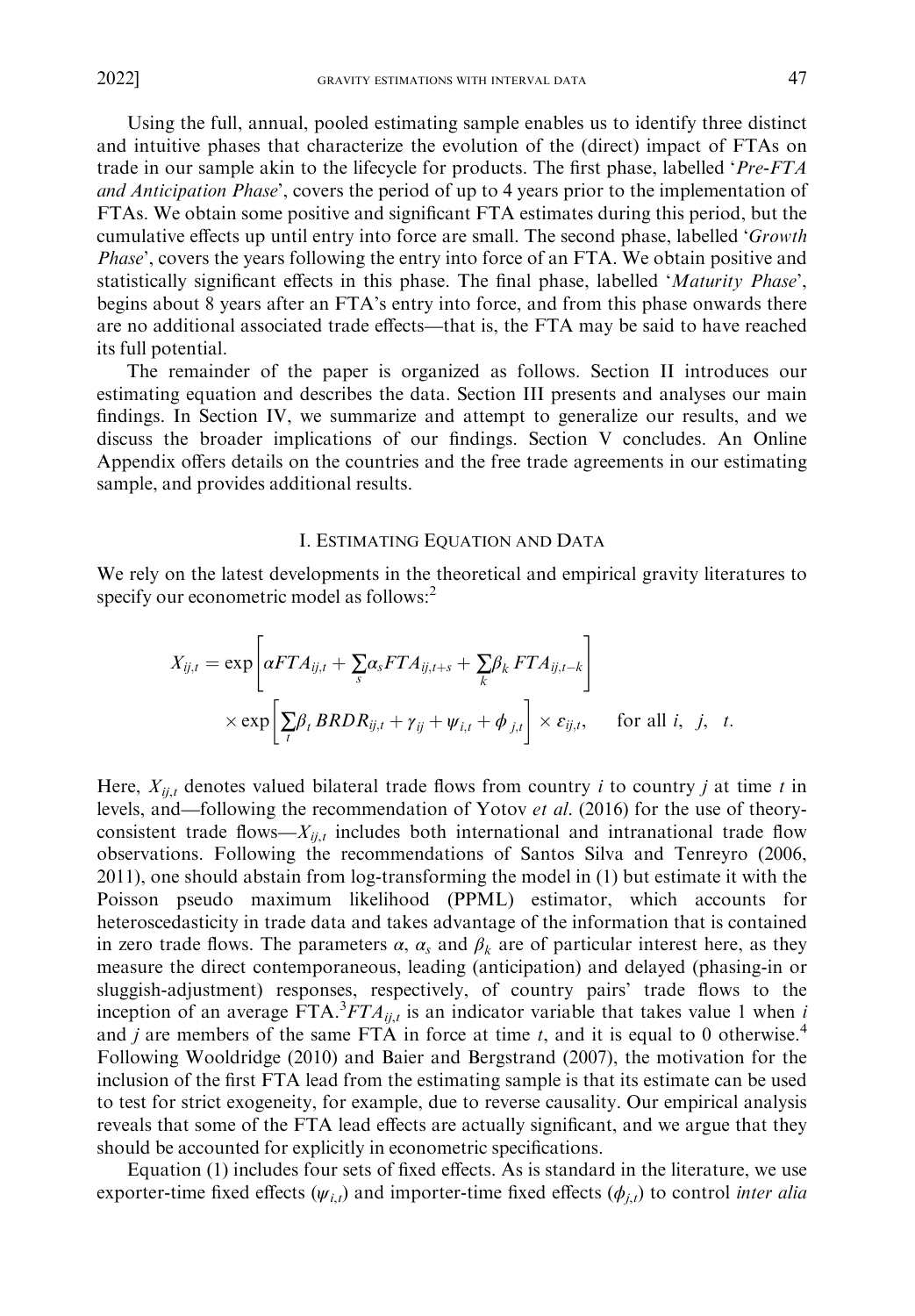#### 48 **ECONOMICA ECONOMICA** [JANUARY

for the unobservable exporter and importer multilateral resistances established by Anderson and van Wincoop (2003). These fixed effects will also absorb/control for any other country-time-specific characteristics that may impact bilateral trade on the exporter and importer sides. In addition, following the recommendations of Baier and Bergstrand (2007) and Egger and Nigai (2015), we also employ symmetric country-pair fixed effects  $(\gamma_{ii})$ , which will absorb/control for all time-invariant bilateral trade costs and will mitigate endogeneity concerns with respect to our key policy variable of interest,  $FTA_{ii}$ . Finally, we follow Bergstrand *et al.* (2015) to account for common globalization effects with a set of time-varying border dummy variables  $BRDR_{ii}$ , for which a parameter  $\beta_t$  is estimated for each year t separately. BRDR<sub>ij,t</sub> is created on the basis of an indicator for external (foreign) sales as opposed to domestic sales,  $BRDR_{ij}$ , which is interacted with a binary indicator for each year t to obtain  $BRDR_{ii,t}$ .

As we are dealing with a three-way fixed effects gravity model, we adjust for the (asymptotic) bias in the coefficient estimates as well as the standard errors by using the bias correction developed recently by Weidner and Zylkin (2021) in all our specifications.

We will use the model in equation (1) and estimate it on the dataset of Baier *et al.* (2019). This dataset covers total bilateral trade of manufactures among 69 countries over the period 1986–2006, and it has several advantages for our purposes.<sup>5</sup> First, the dataset includes domestic/intranational trade flows, which are needed for theory-consistent gravity estimations.<sup>6</sup> As demonstrated by Baier *et al.* (2019), the estimates of FTAs are affected by the inclusion of domestic trade flows, since the presence of the latter allows for capturing of trade diversion effects from domestic sales. Second, the time span of the dataset is relatively long, and it covers a period of intense globalization efforts with a number of new FTAs. Third, consistent with our focus, the dataset has already been used to analyse the impact of FTAs. Data on FTAs come from the NSF-Kellogg Database on Economic Integration Agreements of Jeff Bergstrand. A list of the FTAs that are used in the estimating sample, as well as a list of the countries in the dataset, appears in the Online Data Appendix. For further description of the data, its sources and construction, we refer the reader to Baier et al. (2019).

In order to obtain estimates of the parameters  $\alpha$ ,  $\alpha_s$ ,  $\beta_k$ , we make use of the dataset in three conceptually different ways. In one type of analysis, we use only data from every  $\tau$ th year, where we choose  $\tau = \{5,4\}$  to form intervals. Hence when  $\tau = 5$ , we use only 20% of the years, and when  $\tau = 4$ , we use 25% of the years. Alternatively, we use averages of trade flow data over 5-year and 4-year intervals. This leads to the same number of observations as in the first case, but trade data will contain information from the whole interval due to averaging. Finally, we use data for all years, that is, consecutive-year data. With the 5-year interval approach, this means that we use data from only the years 1986, 1991, 1996, 2001, 2006 for estimating the parameters in the columns of Table 1 (below) labelled 'Interval'. With the averaging approach over 5 years, we calculate trade flow averages in the periods 1986–90, 1991–2000, 2001–5, 2006, and use for the independent variables the years 1986, 1991, 1996, 2001, 2006 in the columns labelled 'Average'.<sup>7</sup> Finally, with the consecutive-year approach, we estimate the parameters pertaining to the years of the interval or the averaging, but using data for all consecutive years 1986, 1987, ..., 2005, 2006 in the columns labelled 'Consecutive'.

## II. ESTIMATION RESULTS AND ANALYSIS

Our main findings are presented in Table 1. Following Cheng and Wall (2005), and Baier and Bergstrand (2007), our first specification is based on 5-year interval data.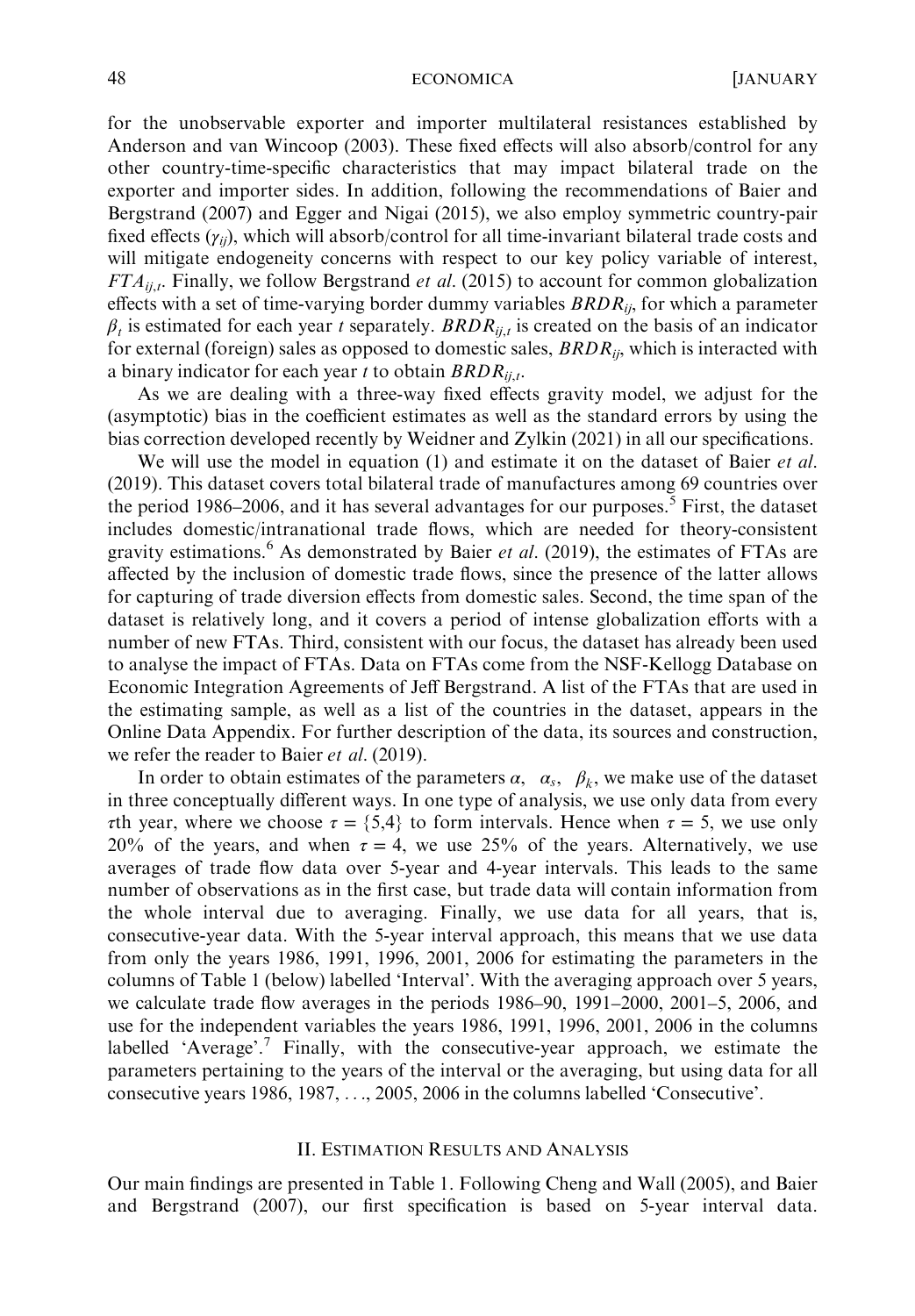|                      | 5-year lags             |                    |                        | 4-year lags             |                        |                        | 2-year lags                  | l-year lags                                                                                                                               |
|----------------------|-------------------------|--------------------|------------------------|-------------------------|------------------------|------------------------|------------------------------|-------------------------------------------------------------------------------------------------------------------------------------------|
|                      | Interval $(1)$          | Average<br>$\odot$ | Consecutive<br>$\odot$ | Interval<br>$\bigoplus$ | Average<br>$\odot$     | Consecutive<br>$\odot$ | Consecutive<br>$\widehat{C}$ | Consecutive<br>$\circledS$                                                                                                                |
| $FTA_{t+5}$          | $-0.018$<br>(0.079)     | 0.168              | $-0.045$               |                         |                        |                        |                              | $-0.093$                                                                                                                                  |
|                      |                         | (0.155)            | (0.068)                |                         |                        |                        |                              | $(0.055)^+$                                                                                                                               |
| $FTA_{t\texttt{+4}}$ |                         |                    |                        | $-0.062$<br>(0.062)     | $-0.018$<br>(0.054)    | $-0.013$<br>(0.062)    | $-0.061$<br>(0.055)          |                                                                                                                                           |
| $FTA_{t+3}$          |                         |                    |                        |                         |                        |                        |                              | $-0.026$<br>$(0.017)$<br>$(0.073)$<br>$0.073$<br>$(0.021)$<br>$(0.039)$<br>$(0.069)$                                                      |
|                      |                         |                    |                        |                         |                        |                        |                              |                                                                                                                                           |
| $FTA_{t+2}$          |                         |                    |                        |                         |                        |                        | 0.093                        |                                                                                                                                           |
|                      |                         |                    |                        |                         |                        |                        | $(0.038)*$                   |                                                                                                                                           |
| $FTA_{t+1}$          |                         |                    |                        |                         |                        |                        |                              |                                                                                                                                           |
| $FTA_t$              |                         | 0.181              |                        |                         |                        |                        | $-0.005$                     |                                                                                                                                           |
|                      | $0.121$<br>$(0.066)^+$  | (0.138)            | $0.108$<br>$(0.055)^+$ | $0.057$<br>$(0.044)$    | $0.086$<br>$(0.044)^*$ | $0.072$<br>$(0.048)$   | (0.028)                      |                                                                                                                                           |
| $FTA_{t-1}$          |                         |                    |                        |                         |                        |                        |                              |                                                                                                                                           |
|                      |                         |                    |                        |                         |                        |                        |                              |                                                                                                                                           |
| $FTA_{t-2}$          |                         |                    |                        |                         |                        |                        | 0.070                        |                                                                                                                                           |
|                      |                         |                    |                        |                         |                        |                        | $(0.022)$ **                 |                                                                                                                                           |
| $FTA_{t-3}$          |                         |                    |                        |                         |                        |                        |                              |                                                                                                                                           |
|                      |                         |                    |                        |                         |                        |                        |                              |                                                                                                                                           |
| $FTA_{t-4}$          |                         |                    |                        | 0.196                   | 0.163                  | 0.190                  | 0.127                        |                                                                                                                                           |
|                      |                         |                    |                        | $(0.052)$ **            | $(0.037)$ **           | $(0.034)$ **           | $(0.029)$ **                 |                                                                                                                                           |
| $FTA_{t-5}$          | $0.189$<br>$(0.043)$ ** | (0.102)<br>0.120   | 0.190                  |                         |                        |                        |                              |                                                                                                                                           |
| $FTA_{t-6}$          |                         |                    | $(0.030)$ **           |                         |                        |                        | 0.058                        |                                                                                                                                           |
|                      |                         |                    |                        |                         |                        |                        | $(0.020)$ **                 |                                                                                                                                           |
| $FTA_{t-7}$          |                         |                    |                        |                         |                        |                        |                              | $(0.012)_{*}^{**}$ (0.059<br>$-0.059$<br>(0.064)<br>(0.044)<br>(0.024)<br>(0.021)<br>(0.021)<br>(0.032)<br>(0.002)<br>(0.002)<br>(0.032)* |
|                      |                         |                    |                        |                         |                        |                        |                              |                                                                                                                                           |

TABLE 1

ON THE IMPACT OF FTAS ON

TRADE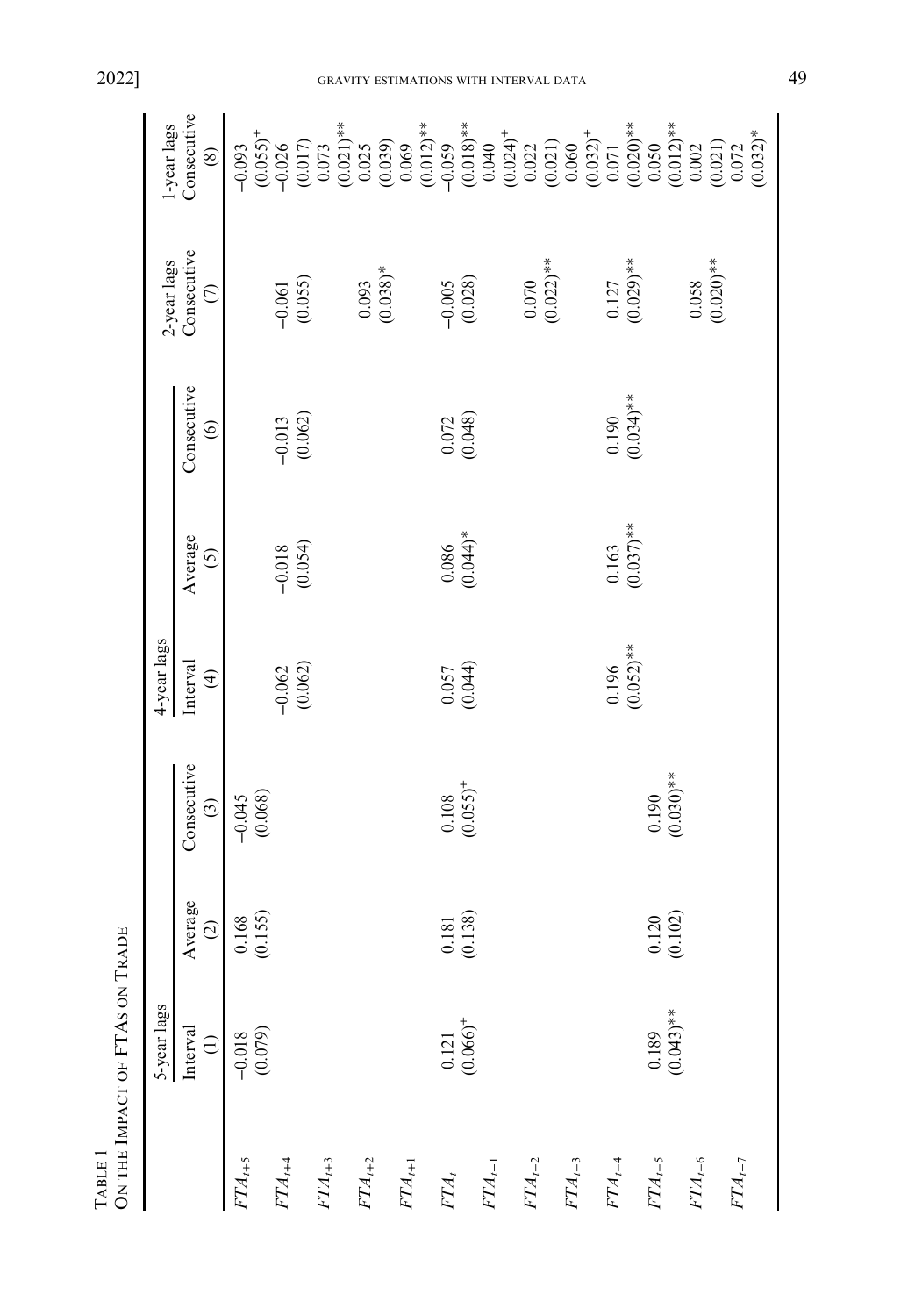|              | 5-year lags           |                              |                                                                                                                                                                              | 4-year lags             |                      |                                                                                                                                                                                                                                                                                                                                                            | 2-year lags                    | 1-year lags                   |
|--------------|-----------------------|------------------------------|------------------------------------------------------------------------------------------------------------------------------------------------------------------------------|-------------------------|----------------------|------------------------------------------------------------------------------------------------------------------------------------------------------------------------------------------------------------------------------------------------------------------------------------------------------------------------------------------------------------|--------------------------------|-------------------------------|
|              | Interval              | Average<br>$\widehat{\circ}$ | Consecutive<br>$\widehat{c}$                                                                                                                                                 | Interval<br>$\bigoplus$ | Average<br>$\odot$   | Consecutive<br>$\odot$                                                                                                                                                                                                                                                                                                                                     | Consecutive<br>$\widehat{\in}$ | Consecutive<br>$\circledast$  |
| $FTA_{t-8}$  |                       |                              |                                                                                                                                                                              | $(0.057)*$<br>0.116     | $(0.047)^+$<br>0.080 | (0.044)<br>0.065                                                                                                                                                                                                                                                                                                                                           | (0.044)<br>0.039               | (0.017)<br>$-0.009$           |
| $FTA_{t-9}$  |                       |                              |                                                                                                                                                                              |                         |                      |                                                                                                                                                                                                                                                                                                                                                            |                                | $-0.015$                      |
| $FTA_{t-10}$ | (0.055)<br>0.069      | 0.137<br>0.061               | (0.039)<br>0.044                                                                                                                                                             |                         |                      |                                                                                                                                                                                                                                                                                                                                                            |                                | $(0.015)$<br>0.034<br>(0.022) |
| Total FTA    | $(0.118)$ **<br>0.362 | $0.221)$ *<br>0.529          | $(0.110)*$<br>0.297                                                                                                                                                          | $(0.107)$ **<br>0.307   | $(0.090)*$<br>0.311  | $(0.103)$ **<br>0.314                                                                                                                                                                                                                                                                                                                                      | $(0.105)$ **<br>0.321          | $(0.112)$ **<br>0.315         |
| No. of obs.  | 14.045                | 14,045                       | 58,989                                                                                                                                                                       | 16,854                  | 16,854               | 58,989                                                                                                                                                                                                                                                                                                                                                     | 58,989                         | 58,989                        |
| Notes        |                       |                              | and time-varying border dummies. The estimates of all fixed effects are omitted for brevity. Column (1) reports estimates that are obtained with 5-year interval data and 5- |                         |                      | estimator with (asymptotic) bias-corrected coefficient estimates and standard errors (Weidner and Zylkin 2021) and exporter-time, importer-time, country-pair fixed effects,<br>This table reports estimates of the effects of FTAs on international trade. The dependent variable is always trade in levels, and all estimates are obtained with the PPML |                                |                               |

year FTA lags and leads. Column (2) reports estimates that are obtained with 5-year time-averages and 5-year lags and leads. Column (3) reproduces the results from columns (1) and (2) but with a sample that uses all years year FTA lags and leads. Column (2) reports estimates that are obtained with 5-year time-averages and 5-year lags and leads. Column (3) reproduces the results from columns (1) and (2) but with a sample that uses all years. Columns (4), (5) and (6) correspond to columns (1), (2) and (3), but instead of using 5-year intervals/time-averages and 5-year FTA lags and leads, they employ 4-year intervals/time-averages and 4-year FTA lags and leads. Column (7) employs the whole dataset but with 2-year FTA lags and leads. Finally, column (8) also uses all years in the sample but 1-year FTA lags and leads. Standard errors are clustered by country pair. See text for further details. \*\* indicate  $p<0.10$ ,  $p<0.05$ ,  $p<0.01$ , respectively.  $*$  ,  $*$ 

TABLE 1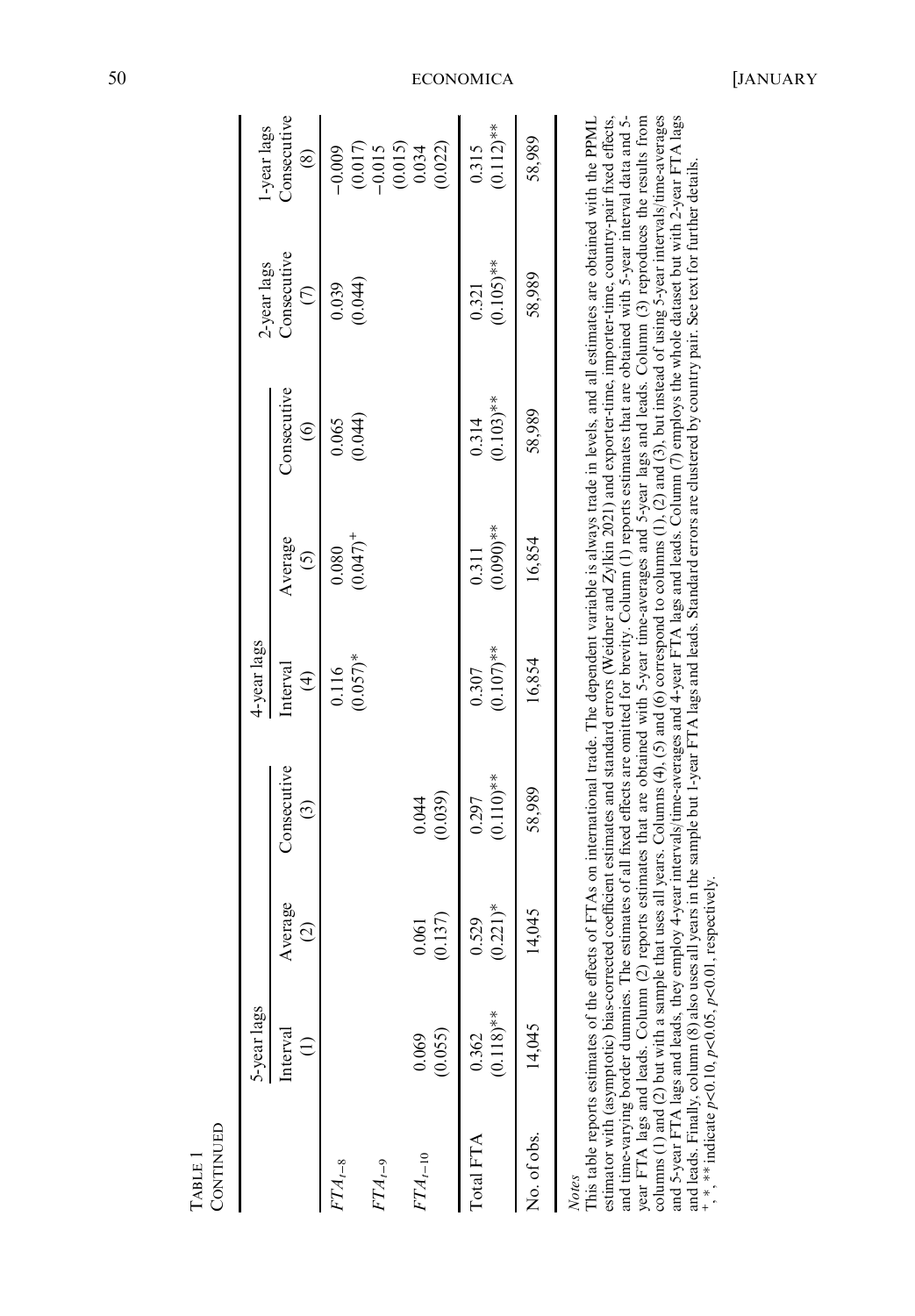Specifically, we use only data for the years 1986, 1991, 1996, 2001 and 2006. Several findings stand out from column (1). First, the positive and significant estimate of the contemporaneous effect of FTAs suggests that FTAs promote trade between their members (relatively) immediately, as expected. Second, the positive and significant estimate on  $FTA_{t-5}$  captures the phasing-in effects of FTAs, suggesting that FTAs need time to expand their full effect on trade between member countries. Third, the estimate on  $FTA_{t-10}$  is economically small and statistically insignificant, implying that FTAs have reached their full potential 10 years after their entry into force. Fourth, the insignificant estimate on  $FTA_{t+5}$  is an indicator that there is a lack of anticipation and the FTA indicator passes the strict exogeneity test; cf. Baier and Bergstrand (2007). Finally, the 'Total FTA' effect that appears at the bottom of Table 1—which we obtain as the sum of all FTA parameters above, that is, the anticipation  $FTA_{t+5}$ , the contemporaneous  $FTA_{t}$ , the 5-year  $FTA_{t-5}$  and 10-year  $FTA_{t-10}$  phasing-in FTA estimates—implies that, all else equal, the FTAs that entered into force during the period of investigation have led to an average increase of 43.6% (with standard error 17.924) in bilateral trade between the FTA members relative to the non-members.

In column (2) of Table 1, we use averages over the respective 5-year intervals for the trade flows instead of information of only every fifth year. When using time averages, we have to make a choice how to treat the independent variables. Say we consider the interval from 1986 to 1990. If an FTA is concluded in 1988, for example, we could set it to either 0 or 1, or use the average also for the FTA variable. In the latter case, we will no longer end up with a binary indicator variable, which is consistent with the rest of the specifications. We decided to use the values for the FTA corresponding to the beginning of the interval. As can be seen by comparing columns (1) and (2), using averages over the intervals instead of data for one point in time for each interval leads to qualitatively similar results, while we lose significance.

The estimates in column (3) of Table 1 replicate the results from columns (1) and (2), but using data for all years. A comparison between the new estimates and the results from column (1), which are based on interval data, reveals that they are not statistically different from each other.

In columns  $(4)$ ,  $(5)$  and  $(6)$  of Table 1, we conduct the same analysis as in columns  $(1)$ , (2) and (3) except that we use every fourth (rather than every fifth) year of data. Specifically, the years that we cover include 1986, 1990, 1994, 1998, 2002 and 2006, and we use 4-year intervals/time-averages with corresponding leads and lags. The main takeaway from the comparisons of the estimates in columns  $(1)$ – $(3)$  and  $(4)$ – $(6)$ , respectively, is that estimations with 4- and 5-year interval/time-averaged data are only marginally different, and the qualitative insights gained are identical. Moreover, estimations with interval/time-averaged data and those with data that are pooled over consecutive years deliver very similar estimates of the effects of FTAs.

The results in columns (7) and (8) of Table 1 take advantage of the additional information in the consecutive-year sample to obtain a full set of 2-year and year-on-year responses (including leads and lags) to the inception of FTAs.<sup>8</sup> These estimates generate several new insights in relation to the results from the previous columns. First, we note that the estimates of the FTA anticipation effects for 3 years prior to the agreement entering into force are positive, and those of the 3- and 1-year leads are also statistically significant. Hence FTAs lead to an increase in trade between partners even before entering into force. We offer two explanations for this result. One is that once an agreement is announced, some firms start to adjust in anticipation of the implementation of the agreement (see Breinlich 2014; Moser and Rose 2014). In addition, it is possible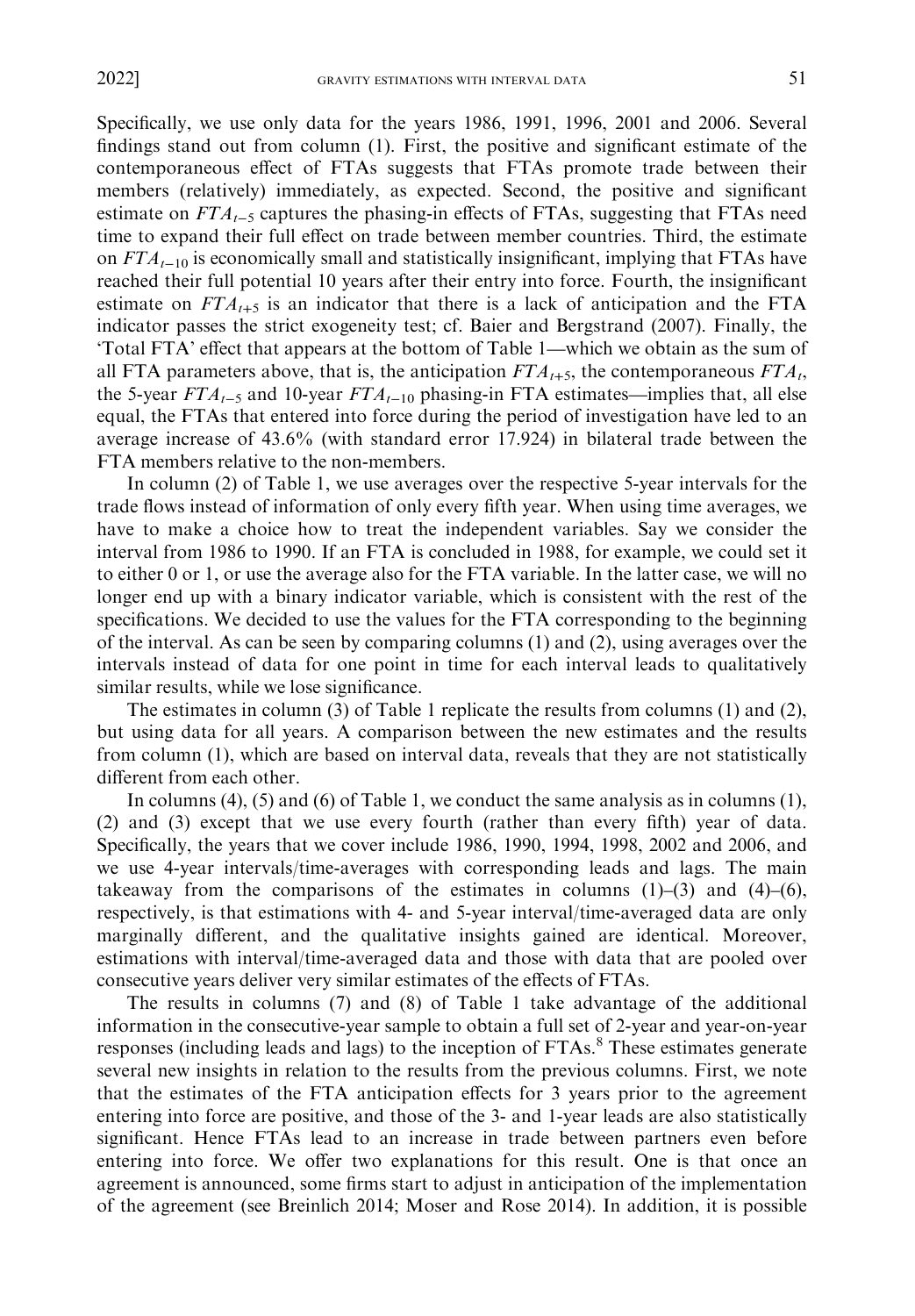that the potential member countries are already relaxing some administrative measures to reduce trade costs even before the agreement enters into force.<sup>9</sup> The pattern of anticipation effects that we document in column (8) are not (and cannot be) captured with the interval/time-averaged samples in columns (1)–(6). Based on these estimates, we believe that it is important for econometric models to explicitly allow for anticipation effects of FTAs with data that are measured at a sufficiently fine granularity in the time dimension.

The second interesting result from the estimates in column (5) of Table 1 is that we obtain a negative estimate of the immediate/contemporaneous effect of  $FTAs$  ( $FTA<sub>t</sub>$ ) and relatively small and not (or barely) statistically significant estimates of the FTA effects for the first 2 years after entry into force. The small initial response of trade flows to the formation of FTAs may be due to various reasons, including gradual removal of policy barriers, adjustments on behalf of the firms, and so on; that is, this is a period of adjustment to the new trade rules and conditions. This leads to our third observation, namely that the increase of the FTA effects is the strongest between 3  $(t+3)$ , associated with  $FTA_{t-3}$ ) and 5 years (t+5, associated with  $FTA_{t-5}$ ) from their entry into force. The effects of FTAs during this period are all positive and statistically significant, increasing at first, then peaking in the middle and tapering off towards the end of that phase. The final result from column (5) is that the cumulative impact of FTAs in our sample reaches its full potential after about 7 years ( $t+7$ , associated with  $FTA_{t-7}$ ) from their implementation. This, in combination with the positive anticipation effects that we estimate, implies that the dynamic-adjustment process takes about 10 years until FTAs unfold their full effect.

It is still common to perform gravity estimations without the use of domestic trade flows.<sup>10</sup> Hence we also estimated our specification on international trade flows data only. Note that in this case we cannot identify the globalization effects. We present these results in Online Appendix B. Overall, the FTA effects are positive but no longer significant when not including intranational trade flows. This is independent of whether we use intervals, time averages or annual data. The finding that intranational trade data are important for estimating the effects of FTAs is in line with several recent contributions in the literature, for example, Dai *et al.* (2014) and Baier *et al.* (2019). More recently, Campos et al. (2021) study the implications of using different methods to construct domestic trade flows (e.g. using input–output data versus using gross output data) for the gravity FTA estimates, and they confirm the result that the estimates of FTAs increase once domestic trade flows are explicitly taken into account.

### III. DISCUSSION AND IMPLICATIONS

A comparison of the cumulative effects at the bottom of Table 1 indicates that they are not starkly statistically different from each other, but the point estimates in columns (1)– (7) differ in magnitude from the ones in column (8) in a way that we try to summarize and generalize in Figure 1. In the figure, we draw the dynamic response locus of bilateral trade for a hypothetical FTA that came into force in year  $t=1$ . In the illustration, we assume that a researcher 'bins' the data in (non-overlapping) 5-year intervals between which the parameters are identified. Of those intervals, we focus on the one between  $t=1$  and  $t=5$ . We display three alternative hypothetical density functions of FTA enforcements during this interval. With a true dynamic response as displayed by the solid curve, note that FTAs behind each one of the three density functions would have their own respective response, and the density functions would suggest how to weight (average) them.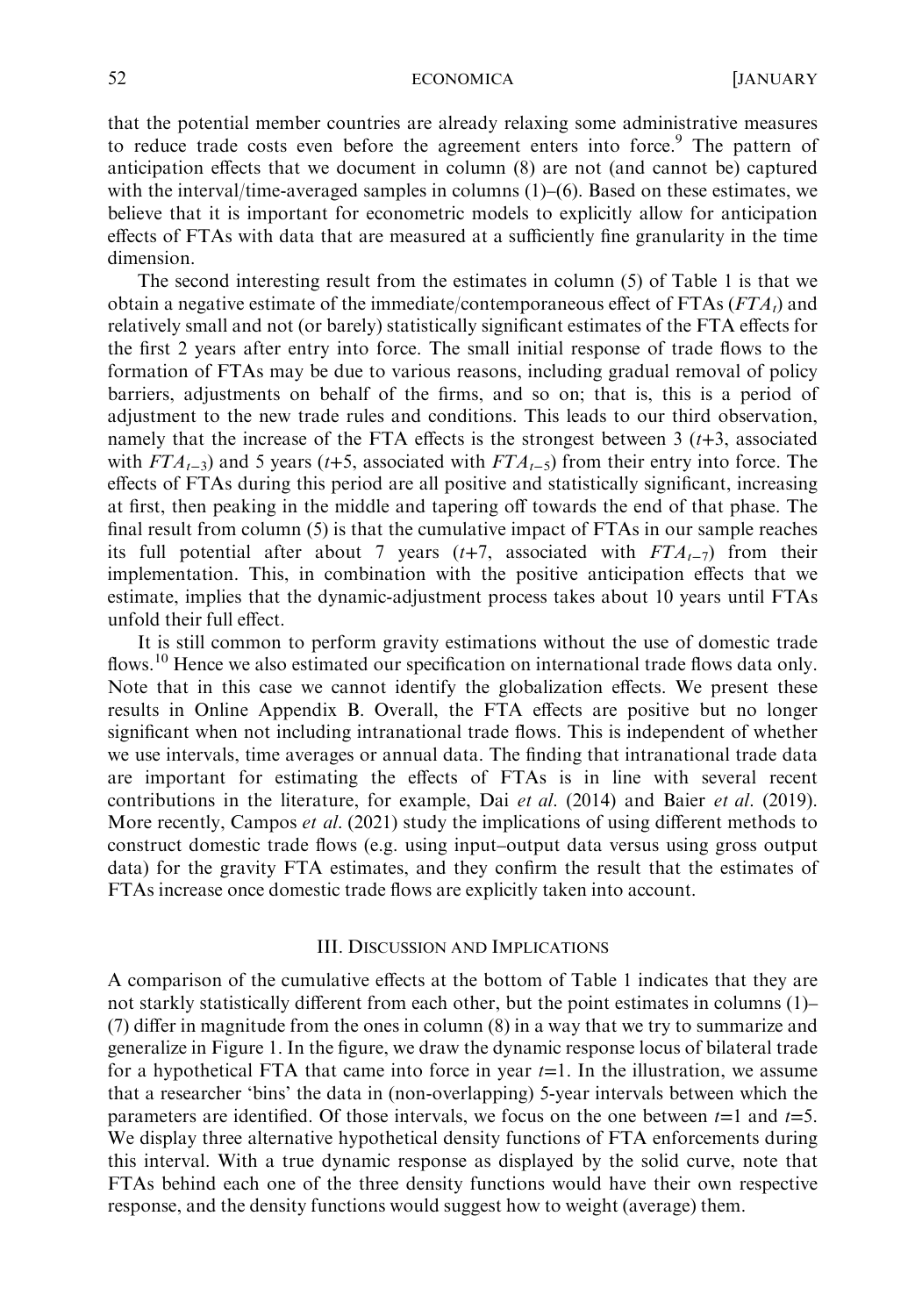

FIGURE 1. Spacing of FTA events over an arbitrary time window of 5 years. Notes: The solid curve displays a hypothetical cumulative effect of an FTA enforced in  $t = 1$  on bilateral trade. The three shaded triangles display hypothetical event densities of FTA enforcements across country pairs in the data. In the portrayed situation, a 5-year time-interval data approach that uses an interval from  $t = 1$  to  $t = 5$  would bias results due to mixing density-weighted delay-, anticipation- and during-window effects. A indicates the magnitude of the anticipation effect of an FTA implemented at  $t = 1$ . B indicates the accumulated associated effect between t=1 and t = 5. The cumulative effect at  $t = 5$  is  $A + B$ . The long-run effect is  $C > A + B$ . A bias of the effect of FTAs may emerge from a mix of the enforcement of FTAs in time between the interval endpoints.

Figure 1 illustrates that the problem with intervals and unequally spaced FTAs is that they cannot possibly do justice to the adjustment process, because the response is measured not relative to the true enforcement time but to the arbitrarily placed time window.<sup>11</sup> With the example at hand (if all FTAs in the data would materialize within the chosen window), the parameter on an FTA indicator would be a biased estimate of the short-run (within-first-year) and long-run (accumulated-process) response.<sup>12</sup>

The event-time pattern (associated with the densities) in Figure 1, together with the effect schedule, entails that the effects estimated from the window relative to before are mixes of density-weighted delay-, anticipation- and during-window effects. Note that depending on when an FTA is 'born', the solid curve starts one period ahead of that. Hence we obtain a density-weighted average of curves that are horizontally (in t) shifted. That means that the interval estimator may lead to biased short- and long-run effects. One source of the bias is that some anticipation happens before the window and delay effects happen after it. Note that there are even anticipation effects during the window (for late-coming FTAs), and there the cumulated delay effects will be large. Overall, the figure illustrates that it would be necessary to measure the response intensity relative to the true inception time of FTAs rather than anchored in a fixed way on the time array. In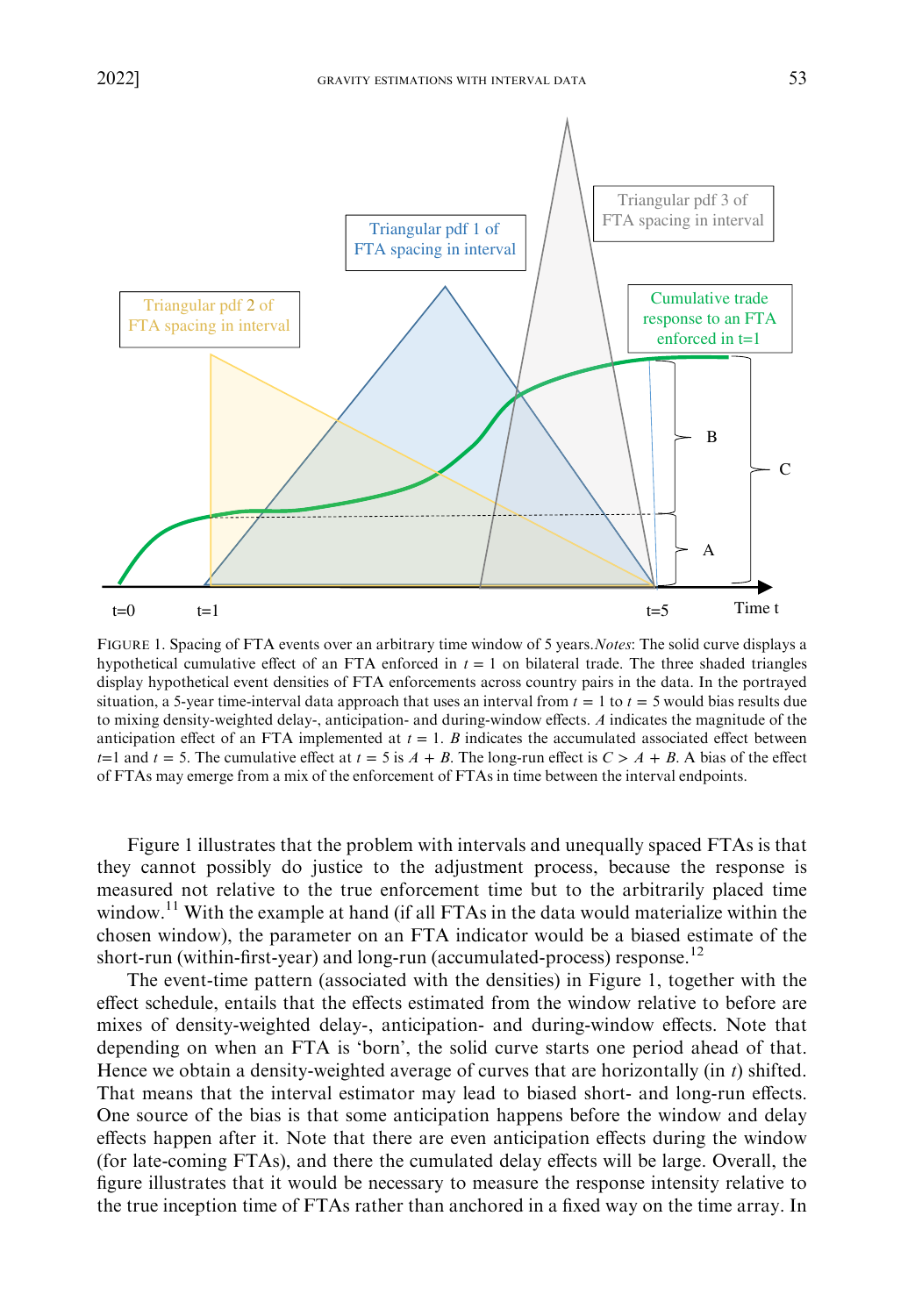other words, the misalignment and the variation of the phases of the adjustment process to an FTA inception together relative to the spacing of the interval boundaries in time are a source of bias of the response estimates.

To demonstrate this point with our data, Table 2 illustrates the distribution of new FTA memberships across the years 1986–2006 and country pairs in the data. In this table, we provide the specific years, the number of new country pairs in FTAs in a year, and two columns pertaining to the distribution of new FTA memberships within a 5-year interval approach by way of an example. The table demonstrates that during the study period, FTA memberships were distributed quite unevenly (in other words, they were unequally spaced in time).

The 5-year interval approach starting in 1986 leads to a situation where there is a concentration of new memberships in the centre of some intervals (e.g. in 1986–90), while there is one towards the end in other intervals (e.g. in 1991-5).

The numbers column (4) of Table 2 are interval-length averaged durations of new memberships within 5-year intervals. A lower number suggests that new memberships are skewed towards the end (with a theoretical minimum value of 0.2 if all FTAs within the

| Year<br>(1) | Number of FTAs<br>(2) | Share of FTAs<br>(3) | Interval-length-averaged<br>durations<br>(4) |
|-------------|-----------------------|----------------------|----------------------------------------------|
| 1986        | $\boldsymbol{0}$      | 0.00                 |                                              |
| 1987        | $\overline{0}$        | 0.00                 |                                              |
| 1988        | 26                    | 0.93                 |                                              |
| 1989        | $\mathfrak{2}$        | 0.07                 |                                              |
| 1990        | $\boldsymbol{0}$      | 0.00                 | 0.59                                         |
| 1991        | $\theta$              | 0.00                 |                                              |
| 1992        | 12                    | 0.05                 |                                              |
| 1993        | 68                    | 0.28                 |                                              |
| 1994        | 48                    | 0.20                 |                                              |
| 1995        | 114                   | 0.47                 | 0.38                                         |
| 1996        | 42                    | 0.17                 |                                              |
| 1997        | 8                     | 0.03                 |                                              |
| 1998        | 72                    | 0.28                 |                                              |
| 1999        | $\overline{2}$        | 0.01                 |                                              |
| 2000        | 130                   | 0.51                 | 0.47                                         |
| 2001        | $\sqrt{2}$            | $0.01\,$             |                                              |
| 2002        | 6                     | 0.03                 |                                              |
| 2003        | 38                    | 0.18                 |                                              |
| 2004        | 142                   | 0.68                 |                                              |
| 2005        | $20\,$                | 0.10                 | 0.43                                         |
| 2006        | 10                    | 1.00                 |                                              |

| TABLE 2                                                     |  |  |
|-------------------------------------------------------------|--|--|
| DISTRIBUTION OF NEW FTA MEMBERSHIPS WITHIN 5-YEAR INTERVALS |  |  |

Notes

This table reports the specific years in column (1), the number of new-FTAs country pairs in a year in column (2), the share of FTAs concluded in a specific year within 5-year intervals (distinguished by spaces) of all FTAs concluded in the 5-year interval in column (3), and the interval-length-averaged durations of new memberships within 5-year intervals in column (4). We normalized the latter interval to unity, so that the number in the last column is the fraction of years for which the average new FTA in an interval existed.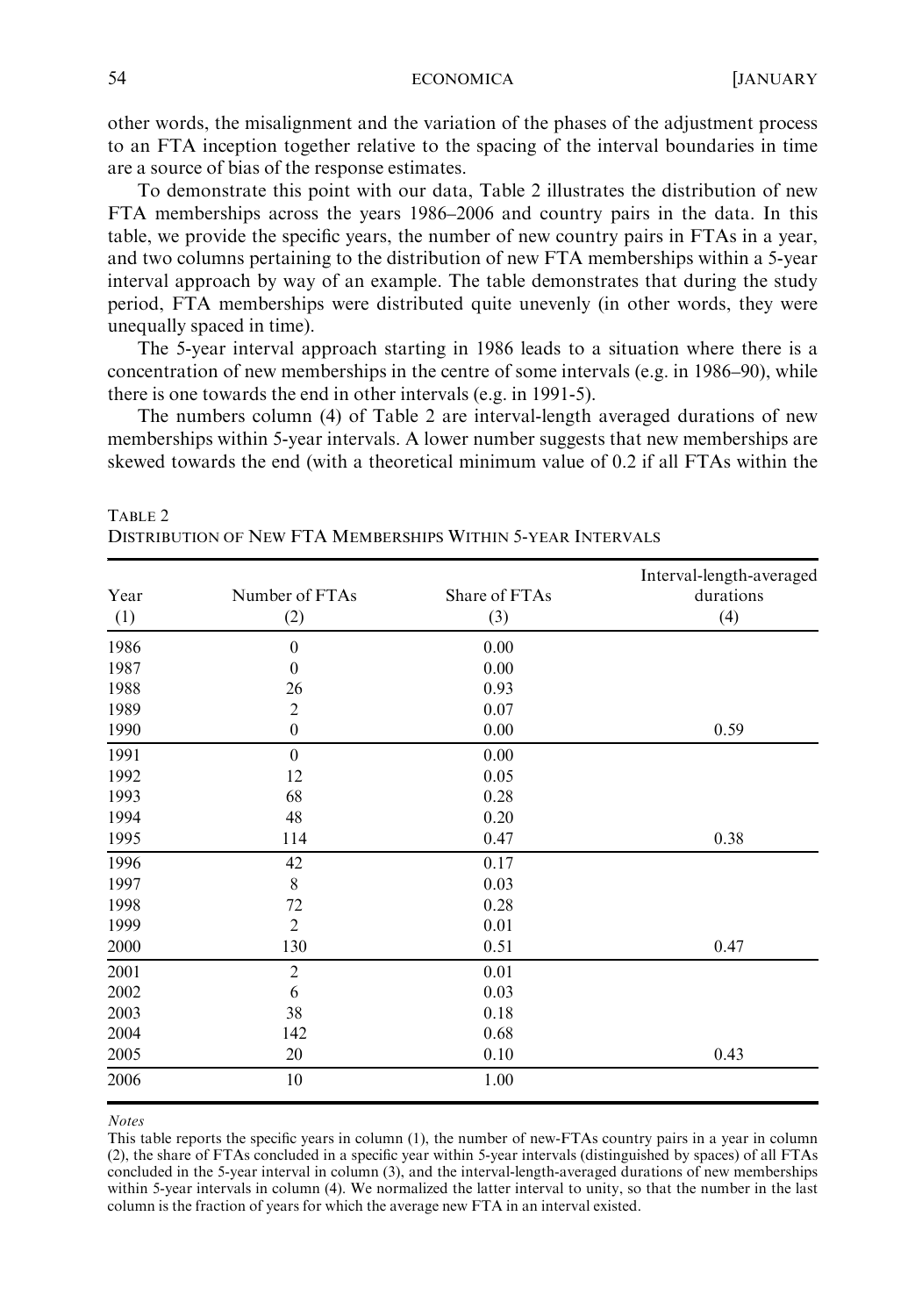5-year interval would enter into force in the last year of the interval), while a higher number suggests that they are skewed towards the beginning of an interval (with a theoretical maximum value of 1 if all FTAs within the 5-year interval would enter into force in the first year of the interval). With underlying dynamics of adjustment of outcome to new memberships as in Figure 1, this means that the parameters measured on 'contemporaneous' FTAs measured only at interval boundaries (1986, 1991, ...) are prone to a bias that comes from the underlying aggregation of dynamic patterns from within intervals. In any case, the time-interval aggregation hinders the identification of the form of the response process of trade flows to FTAs, which is reflected in the estimates in Table 1.

Turning back to the estimates from column (8) of our main results in Table 1, we identify three distinct phases of the long-run impact of FTAs on international trade. We visualize these phases in Figure 2 by plotting the FTA estimates from column (8), and we discuss each phase in turn.

The 'Pre-FTA and Anticipation Phase'. Prior to the entry into force of the agreements, we see some positive estimates up to 3 years before entry into force. We attribute such positive FTA effects to firm adjustment in anticipation of the agreement and/or to leading changes in trade costs in preparation of the agreement between the member



FIGURE 2. On the impact of FTAs on trade.Notes: This figure visualizes the estimates from column (8) of Table 1. Specifically, the estimates in the figure are constructed by adding all the leads, lags and contemporaneous FTA estimates from column (8). Thus, for example, by construction ' $t - 5$ ' (associated with  $FTA_{t+5}$ , 't−4' (associated with  $FTA_{t+5}$  plus  $FTA_{t+4}$ ) and 't+10' (associated with the sum of effects under  $FTA_{t+5}, FTA_{t+4}, FTA_{t+3}, FTA_{t+2}, FTA_{t+1}, FTA_{t}, FTA_{t-1}, FTA_{t-2}, FTA_{t-3}, FTA_{t-4}, FTA_{t-5}, FTA_{t-6}, FTA_{t-7},$  $FTA_{t-8}$ ,  $FTA_{t-9}$  and  $FTA_{t-10}$ —i.e. the solid dots in the figure—represent the total average FTA effect for the FTA members in our sample. The whiskers give the 95% confidence intervals.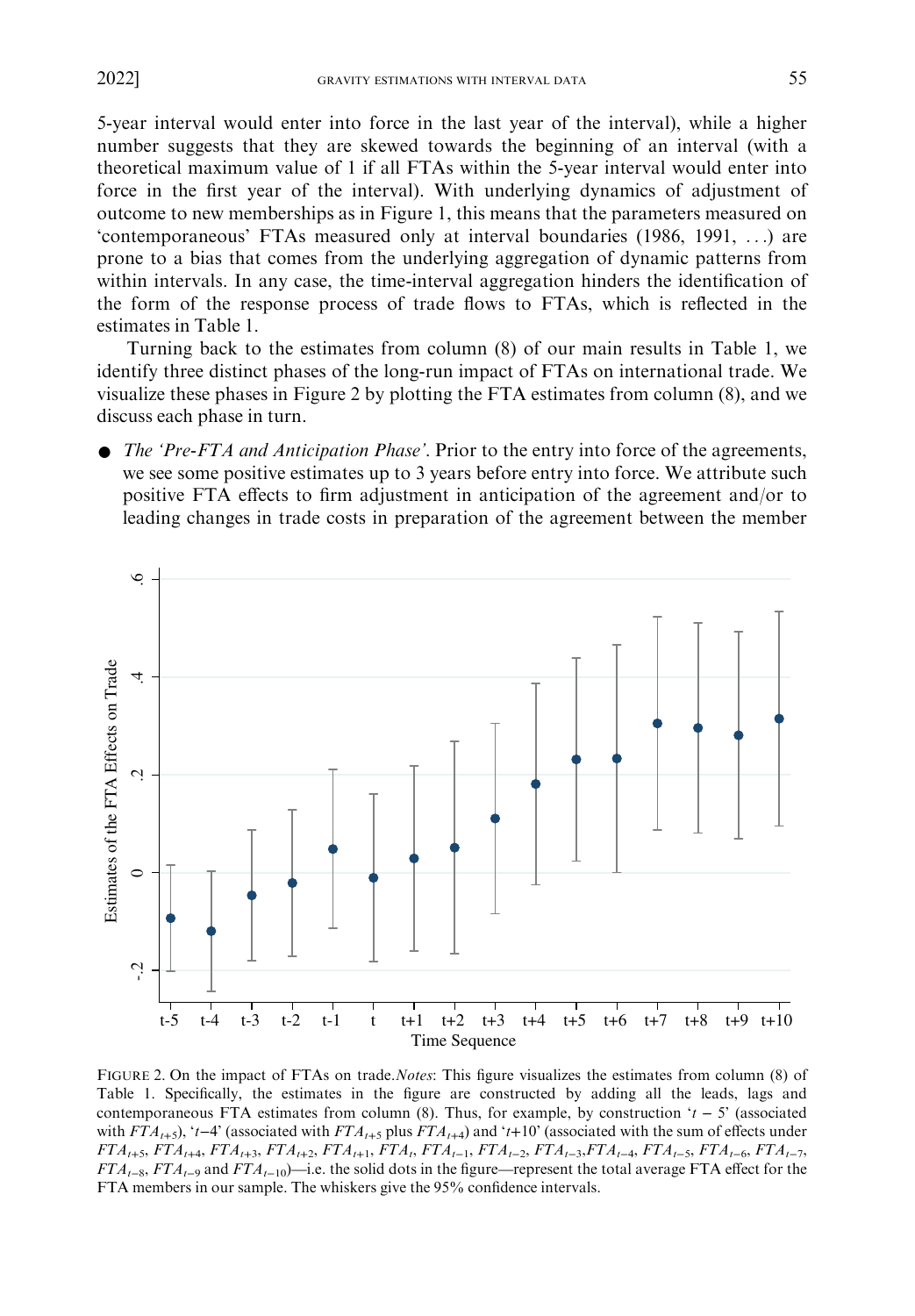## 56 ECONOMICA [JANUARY

countries. In terms of timing this phase, intuitively, we expect that such lead effects may start showing up when negotiations of an agreement start, which is often around 2–4 years before entry into force (see Breinlich 2014; Moser and Rose 2014). Cumulatively, as seen in Figure 2, the effects are not statistically significant. However, for proper timing of the duration of this phase, our practical estimation recommendations are (i) to use country-pair fixed effects as in Baier and Bergstrand (2007), and (ii) to allow for sufficiently many lead effects of FTAs.

- The 'Growth Phase'. This phase covers the year of entry into force and the first few following years. We see positive but barely significant FTA estimates in the first 2 years after entry into force, which, as discussed earlier, we attribute to the fact that this is a period of adjustment to the new trade rules and conditions. Moreover, most FTAs come with a phase-in period where policy barriers are slowly reduced at the beginning. Finally, some firms may have had exaggerated expectations about the immediate consequences of the inception of an FTA or underestimated the competition of firms in the markets with which they are integrating. After the slow initial response, we see positive and statistically significant FTA estimates. The natural explanation for such positive estimates is that the impact of the FTAs is starting to kick and the continued reductions in policy barriers are gaining bite. Firms are now able to take full advantage of the new trade opportunities and conditions. Also, any uncertainty about the time of entry into force of the FTA and the specifics of its design is resolved, and the trade costs between the member countries have been lowered to a more or less full extent, on average.<sup>13</sup>
- The 'Maturity Phase'. According to our estimates, the impact of the FTAs in our sample has reached its full effect after about 8 years from their implementation, or about 10–11 years after the initial (anticipation) impact of FTAs on trade among member countries. We believe that in order to obtain proper estimates of the impact of FTAs in the 'Maturity Phase', one must use country-pair fixed effects in combination with pooled data to ensure a proper identification of its timing. In combination with our findings regarding anticipation effects, these results imply that it takes about 10–11 years until the FTAs unfold their full potential. This is consistent with estimates from the existing literature (e.g. Baier and Bergstrand 2007). Importantly, however, our analysis reveals details on the phases of adjustment processes to FTA effects on trade that are beyond the reach of estimates that do not use panel data with a sufficiently high frequency.

Stimulated by the findings of Baier et al. (2019), who argue that the impact of FTAs varies significantly across agreements, we conclude our analysis with an experiment that evaluates the performance of using annual data to identify FTA effects when we allow for heterogeneous FTA effects. To this end, we isolate the impact of two specific agreements: the FTA between Canada and Chile from 1997, and the FTA between Canada and Israel also from 1997. We chose these agreements because they are bilateral, both were signed in 1996 and entered into force in 1997 (early enough so that we are able to identify nine lags), and negotiations started also similarly in 1994 and 1995 (see Moser and Rose 2012, 2014), but they differ substantially in terms of depth measured by the number of provisions using information from the World Bank (the Canada–Chile FTA has 307 provisions, while the Canada–Israel FTA has 161).<sup>14</sup>

We present our findings with graphs similar to Figure 2. The corresponding table with the regression results is provided in Online Appendix C. Note that to ease the interpretation, we isolate the FTA indicators for the specific FTA under consideration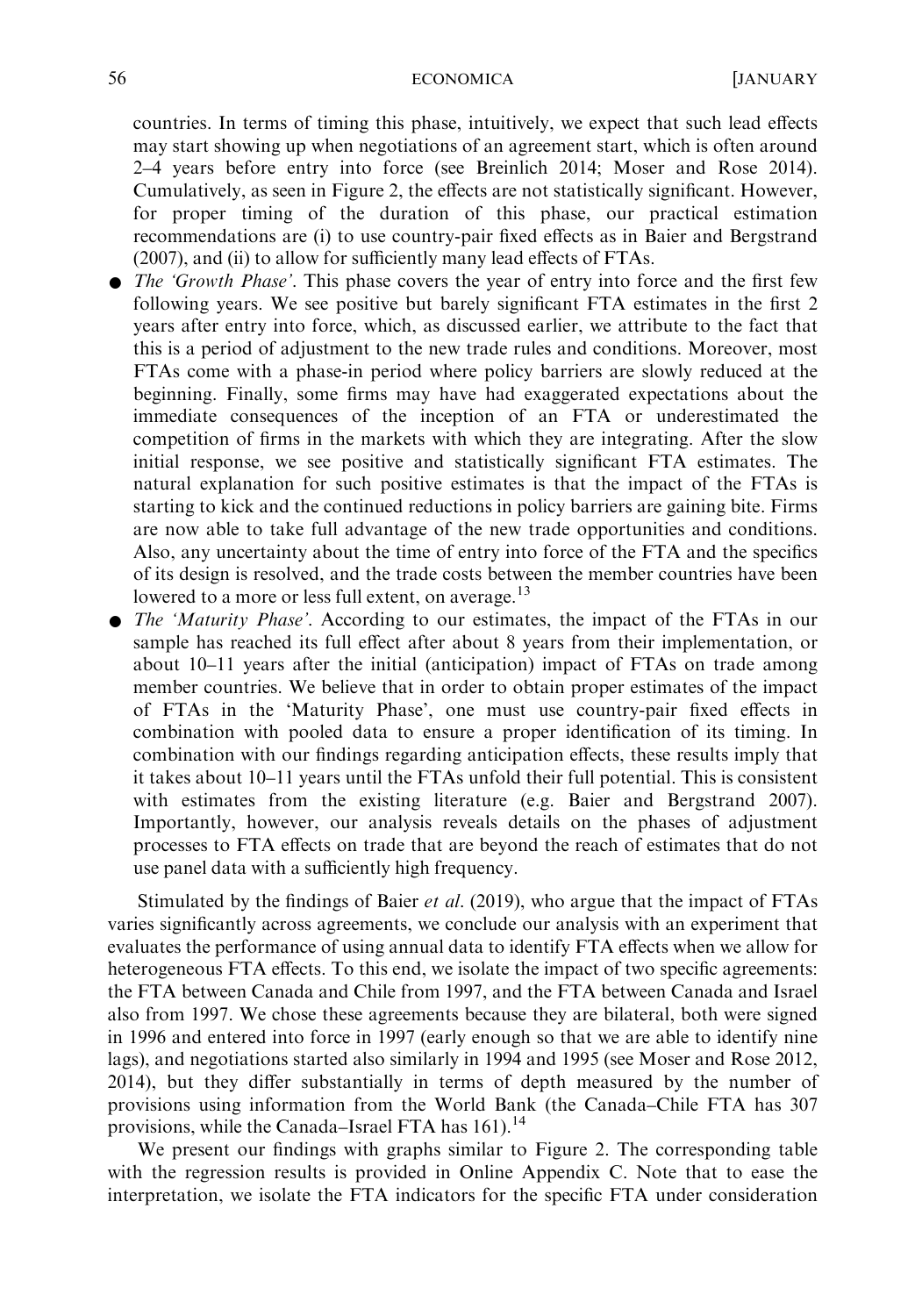from the ones referring to other FTAs. Thus the estimates of the effects of the Canada– Chile FTA and the Canada–Israel FTA can be interpreted in levels. Before we analyse the results, we note that we cannot obtain an estimate on the 10-year lag, because it is outside the span of our sample.

Figure 3 plots the evolution of the FTA estimates for the deep Canada–Chile FTA. As for the overall FTAs, we see that before entering into force, there are some positive, but overall not significant effects. After entry into force, we see again a growth phase, which seems to end about 7 years after the entry into force. This is remarkably similar to the overall FTA pattern that we found before. Note, however, that while the point estimates are quite sizeable, the agreement-specific estimates are not precisely estimated. A possible explanation for the large standard errors is the small number of observations from which we can identify the impact of individual agreements.

The cumulative estimates for the more shallow agreement between Canada and Israel are plotted in Figure 4. Again, we see the three phases: the 'Pre-FTA and Anticipation Phase' with slight positive, but not statistically significant effects, the 'Growth Phase' up until about 7 years after entry into force, followed by the 'Maturity Phase'. In comparison to the effects for the deeper Canada–Chile agreement, two things are noteworthy. First, the point estimates are substantially larger for the deep Canada–Chile



FIGURE 3. On the impact of the Canada–Chile FTA on trade.Notes: This figure visualizes the estimates from the Canada–Chile FTA from column (4) of Table A-4 of the Online Appendix. Specifically, the estimates in the figure are constructed by adding all the leads, lags and contemporaneous FTA estimates. Thus, for example, by construction 't – 5' (associated with  $FTA_{t+5}$ ), 't – 4' (associated with  $FTA_{t+5}$  plus  $FTA_{t+4}$ ) and 't + 10' (associated with the sum of effects under  $FTA_{t+5}$ ,  $FTA_{t+3}$ ,  $FTA_{t+3}$ ,  $FTA_{t+2}$ ,  $FTA_{t+1}$ ,  $FTA_{t}$ ,  $FTA_{t-1}$ ,  $FTA_{t-2}$ ,  $FTA_{t-3}$ ,  $FTA_{t-4}$ ,  $FTA_{t-5}$ ,  $FTA_{t-6}$ ,  $FTA_{t-7}$ ,  $FTA_{t-8}$ ,  $FTA_{t-9}$  and  $FTA_{t-10}$ )—i.e. the solid dots in the figure—represent the total average FTA effect for the FTA members in our sample. The whiskers give the 95% confidence intervals.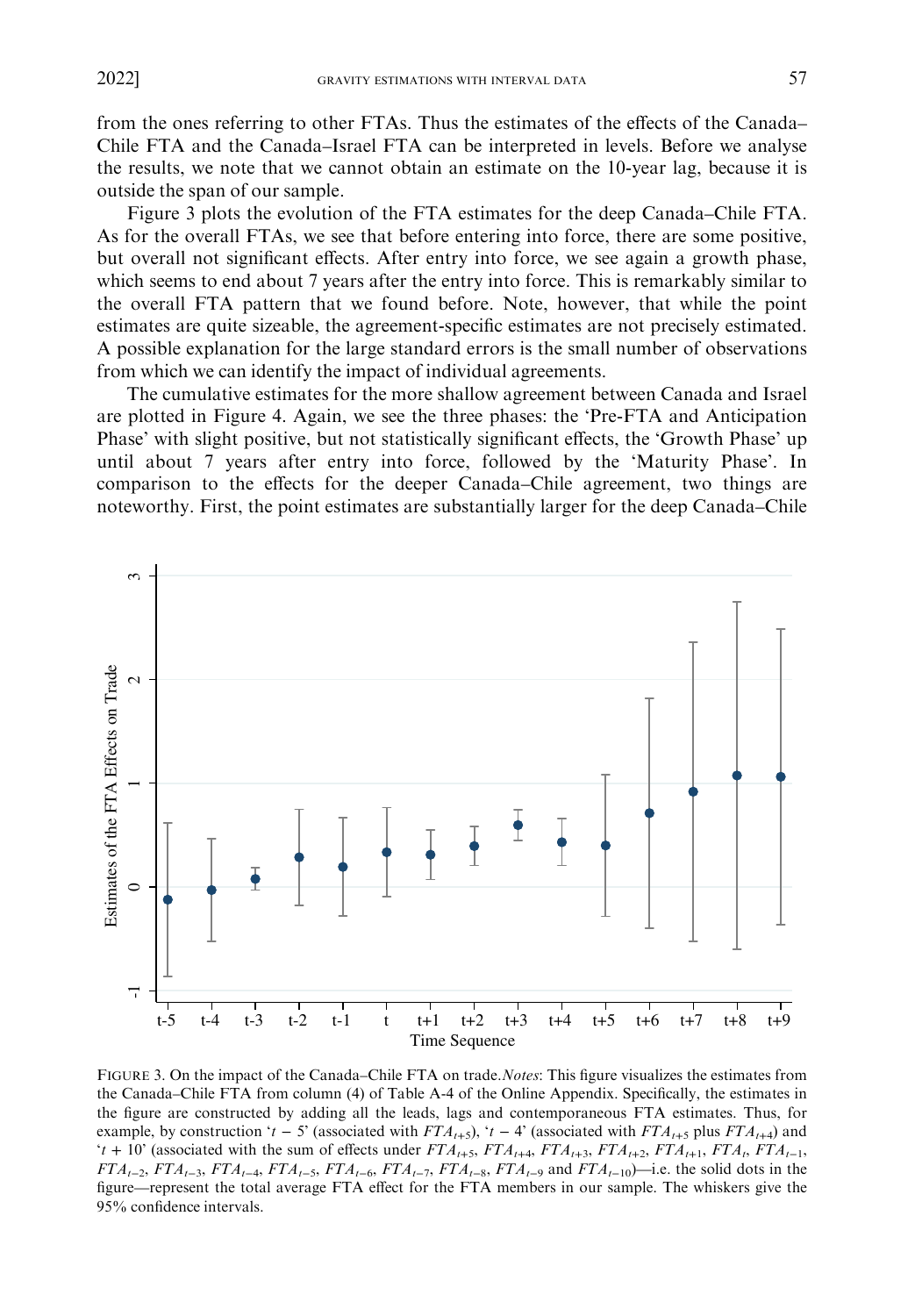

FIGURE 4. On the impact of the Canada–Israel FTA on trade.Notes: This figure visualizes the estimates from the Canada–Israel FTA from column (8) of Table A-4 of the Online Appendix. Specifically, the estimates in the figure are constructed by adding all the leads, lags and contemporaneous FTA estimates. Thus, for example, by construction 't − 5' (associated with  $FTA_{t+5}$ ), 't − 4' (associated with  $FTA_{t+5}$  plus  $FTA_{t+4}$ ) and 't+10' (associated with the sum of effects under  $FTA_{t+5}$ ,  $FTA_{t+4}$ ,  $FTA_{t+3}$ ,  $FTA_{t+2}$ ,  $FTA_{t+1}$ ,  $FTA_{t}$ ,  $FTA_{t-1}$ ,  $FTA_{t-2}$ ,  $FTA_{t-3}$ , $FTA_{t-4}$ ,  $FTA_{t-5}$ ,  $FTA_{t-6}$ ,  $FTA_{t-7}$ ,  $FTA_{t-8}$ ,  $FTA_{t-9}$  and  $FTA_{t-10}$ —i.e. the solid dots in the figure—represent the total average FTA effect for the FTA members in our sample. The whiskers give the 95% confidence intervals.

agreement compared to the Canada–Israel agreement, suggesting that the deeper agreement has larger effects on trade. Second, the estimates for the Canada–Israel agreement are estimated with sharper precision. Inspecting the data, the main reason seems to be that exports and imports between Canada and Israel are more balanced than trade between Canada and Chile.

Based on the results in Table A-4 of the Online Appendix, we conclude that the agreement-specific estimates of the effects of FTAs can be very different when obtained with interval versus consecutive-year data. This reinforces our main argument that estimates that are obtained with annual/consecutive-year data—that is, the full sample should be preferred over interval-data estimates, which may be biased.

## IV. CONCLUSION

Using time-interval or time-averaged data of bilateral trade flows and trade-policy variables has become a widely used practice, in particular, when estimating the direct effects of free trade agreements (FTAs) on bilateral trade flows. Such direct effects are important structural parameters that are used to quantify multicountry general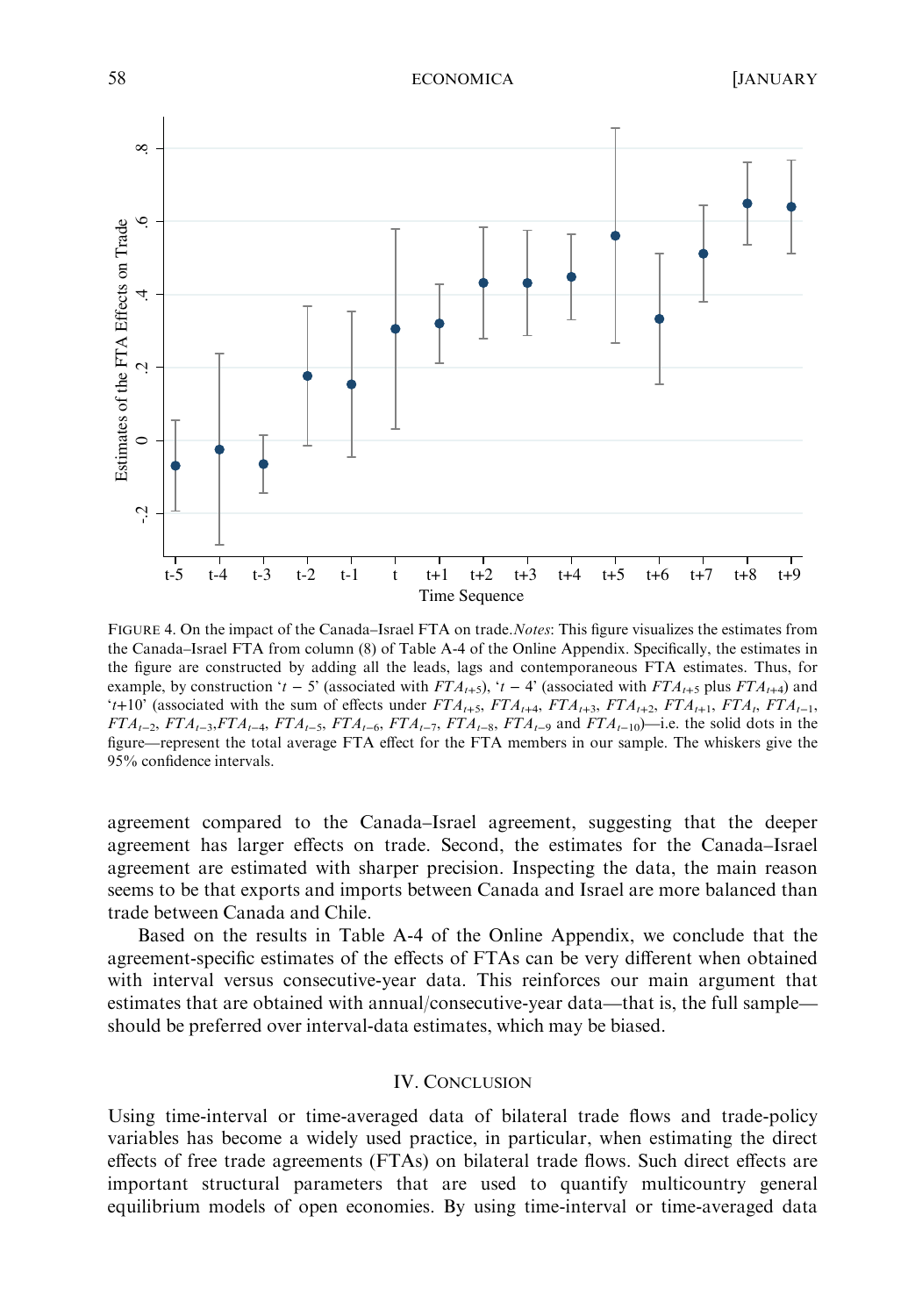rather than annual data, it is argued that adjustments and short-run fluctuations are taken into account. We challenge this practice.

One problem with interval or time-averaged data is that they can lead to biases of the total (accumulated) direct effects of FTAs or other trade-policy variables. Moreover, they are prone to misrepresent—in particular, with longer intervals—the pattern of the response function. Using annual instead of longer-interval data, we find similar cumulative effects but are able to identify at least three phases of FTA effects on trade flows during the dynamic adjustment process for the average country pair. Distinguishing these phases and more detailed dynamic adjustments is possible only when using the information of trade flows and FTAs at a sufficiently high frequency. Hence we argue, for efficiency and identification reasons, to use all data available rather than using intervals.

While we provide empirical evidence for three different phases of FTA effects on trade flows, we think that it would be fruitful to inform theoretical models based on these stylized facts. Such theorizing might be the basis of richer quantitative dynamic models that are currently not available.

## V. FUNDING

Open Access funding enabled and organized by Projekt DEAL. WOA Institution: UNIVERSITAET BAYREUTH. Blended DEAL: Projekt DEAL.

## **NOTES**

- 1. An alternative is to average the trade flow data over years within intervals. While averaging leads to smoother data, it reduces the number of observations and, as we demonstrate below, this approach is subject to caveats that are similar to those when using interval data.
- 2. As demonstrated by Arkolakis et al. (2012), the structural estimating gravity equation can be derived from, and is therefore representative of, a very wide class of underlying micro-foundations. We refer the reader to Anderson (2011) and Costinot and Rodríguez-Clare (2014) for recent surveys of the theoretical gravity literature, and to Head and Mayer (2014) and Yotov et al. (2016) for recent surveys of the empirical gravity literature. What is elemental is that with time-indexed aggregate bilateral trade data, exporter-time and importer-time fixed effects should be included, as they control for endogenous price and income as well as other country-specific variables.
- 3. Following the related literature, we use leads to capture the potential impact of FTAs prior to their entry into force, and we use lags to capture possible phasing-in effects, that is, effects after entry into force. The reason for this conventional notation is that this is exactly how these variables are constructed. For example, to construct the FTA variable that will capture the FTA impact one year after entry into force, we take the lag of the FTA variable.
- 4. We focus exclusively on the impact of FTAs for clarity and simplicity. This is consistent with the FTA analysis of Baier and Bergstrand (2007). The implications of our analysis most likely extend to other policy variables, such as WTO membership, EU membership, and so on.
- 5. For computational ease and given the main goal of their project to estimate the impact of FTAs, Baier et al. (2019) group the 17 countries in their sample that had not signed any agreements during the period of investigation into a 'Rest of the World' (ROW) region. Treating these countries individually does not alter the main conclusions. A list of the countries in the estimating sample appears in the Online Data Appendix.
- 6. An intranational trade flow is constructed as the difference between the gross value of total production and total exports. The original international trade data come from the United Nations COMTRADE database, accessed via the World Integrated Trade Solution (WITS). The data on total gross production come from the CEPII TradeProd and UNIDO IndStat databases.
- 7. Using the data for the year 2006 without averaging it over a longer period ensures that we have the same number of observations as for the results reported in the columns labelled 'Interval'.
- 8. The year-to-year identification of FTA leads and lags in column (8) of Table 1 is a demanding specification, given all our fixed effects. Hence it is not surprising that some of the leads and lags are not significant. We therefore also present results using 2-year lags and leads in column (7).
- 9. While we see scope for a rigorous theoretical investigation, this is beyond the scope of this paper. However, recent papers investigating the dynamics of trade flows, such as Eaton *et al.* (2016) or Anderson *et al.* (2020), may be fruitful starting points to build a theoretical framework able to capture the phases of FTAs.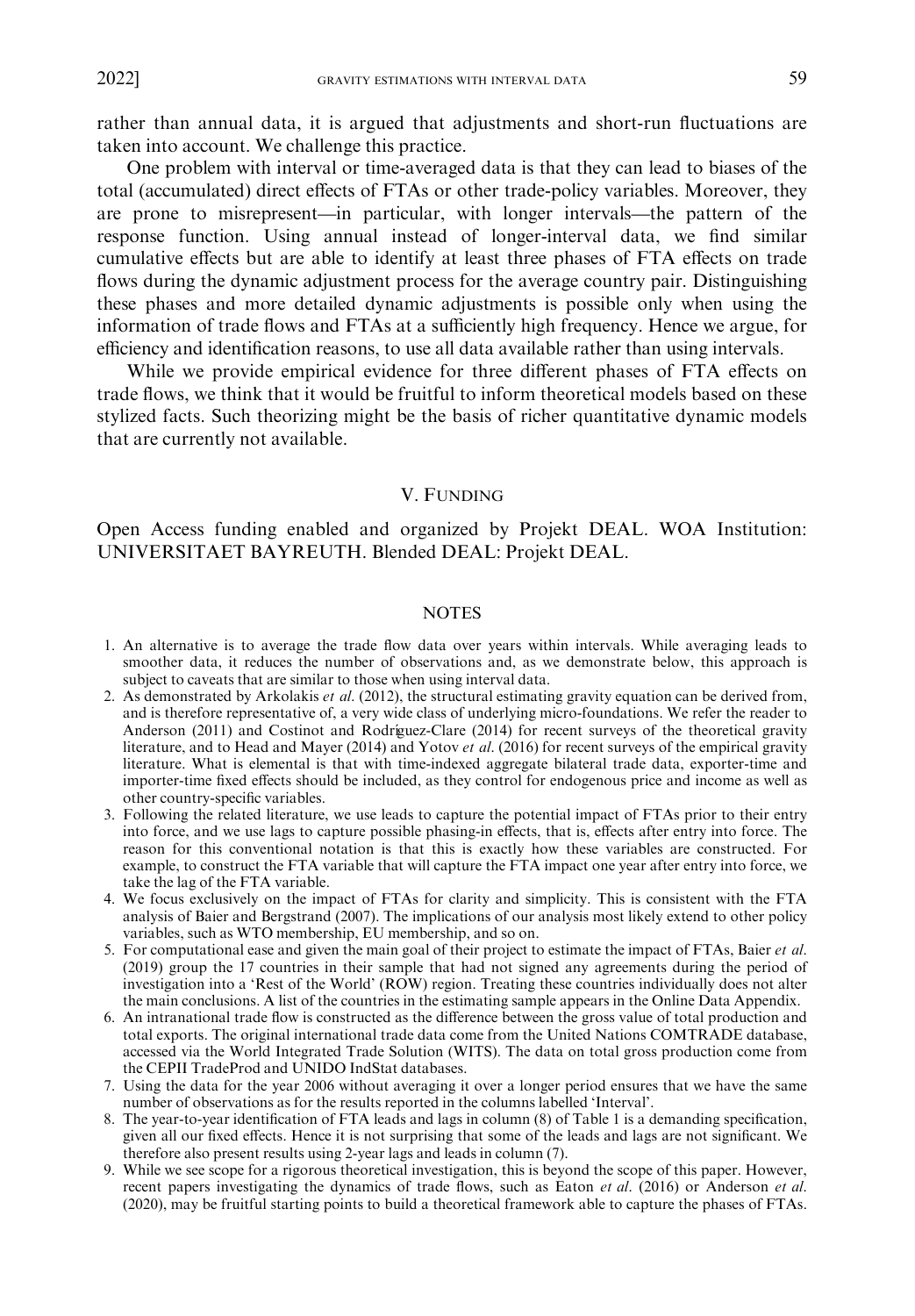#### 60 ECONOMICA [JANUARY

For example, in a dynamic framework, anticipation of the conclusion of FTAs in the future may lead to more consumption and trade today. If these anticipation effects work through general-equilibrium effects, then they should be accounted for by our fixed effects (see Anderson et al. 2020). But the anticipation of trade-cost changes may change the allocation of bilateral trade transactions in time. Additionally, sluggish adjustments of prices could potentially motivate lags of FTA effects.

- 10. Yotov (2021) offers 15 reasons why it may be beneficial to estimate gravity with domestic trade flows in addition to international trade flows.
- 11. The aggregation of data in bracketed time intervals is a well-studied problem in the macroeconometrics literature, and some of the problems and biases that we mention here are the same as those addressed in the respective literatures (see Hassler 2013).
- 12. Note that the event densities could be used to generate a fractional variable from a binary FTA indicator, which would reflect the fraction of years for which the average FTA was in place during the window. Alternatively, one could use a binary indicator that is unity whenever an FTA was in place any time during the interval. Clearly, the former is preferable over the latter, yet it matters only for the magnitude and not the direction of the biases in the example.
- 13. While in Figure 2, the cumulative effect of FTAs from t until t+5 seems to increase pretty linearly, column (8) of Table 1 shows that the first 3 years do not lead to significant FTA effects, and only after that do FTAs significantly increase trade. Based on this, an alternative split of this phase could be into an 'Adjustment Phase' followed by a 'Growth Phase'.
- 14. See Hofmann et al. (2017), available online at [https://datacatalog.worldbank.org/search/dataset/0039575/](https://datacatalog.worldbank.org/search/dataset/0039575/Content-of-Deep-Trade-Agreements) [Content-of-Deep-Trade-Agreements](https://datacatalog.worldbank.org/search/dataset/0039575/Content-of-Deep-Trade-Agreements) (accessed 30 September 2021).

#### **REFERENCES**

ANDERSON, J. (2011). The gravity model. Annual Review of Economics, 3, 133–60.

- ANDERSON, J., LARCH, M. and YOTOV, Y. (2020). Transitional growth and trade with frictions: a structural estimation framework. Economic Journal, 130(630), 1583–607.
- ANDERSON, J. and VAN WINCOOP, E. (2003). Gravity with gravitas: a solution to the border puzzle. American Economic Review, 93(1), 170–92.
- ARKOLAKIS, C., COSTINOT, A. and RODRÍGUEZ-CLARE, A. (2012). New trade models, same old gains? American Economic Review, 102(1), 94–130.
- BAIER, S. and BERGSTRAND, J. (2007). Do free trade agreements actually increase members' international trade? Journal of International Economics, 71(1), 72–95.
- BAIER, S., YOTOV, Y. V. and ZYLKIN, T. (2019). On the widely differing effects of free trade agreements: lessons from twenty years of trade integration. Journal of International Economics, 116, 206-26.
- BERGSTRAND, J., LARCH, M. and YOTOV, Y. (2015). Economic integration agreements, border effects, and distance elasticities in the gravity equation. European Economic Review, 78, 307–27.
- BREINLICH, H. (2014). Heterogeneous firm-level responses to trade liberalization: a test using stock price reactions. Journal of International Economics, 93(2), 270–85.
- CAMPOS, R., TIMINI, J. and VIDAL, E. (2021). Structural gravity and trade agreements: does the measurement of domestic trade matter? Banco de Espana Working Paper no. 2117; available online at [https://www.bde.es/f/](https://www.bde.es/f/webbde/SES/Secciones/Publicaciones/PublicacionesSeriadas/) [webbde/SES/Secciones/Publicaciones/PublicacionesSeriadas/](https://www.bde.es/f/webbde/SES/Secciones/Publicaciones/PublicacionesSeriadas/) DocumentosTrabajo/21/Files/dt2117e.pdf (accessed 1 October 2021).
- CHENG, I. and WALL, H. (2005). Controlling for heterogeneity in gravity models of trade and integration. Federal Reserve Bank of St. Louis Review, 87(1), 49–63.
- COSTINOT, A. and RODRÍGUEZ-CLARE, A. (2014). Trade theory with numbers: quantifying the consequences of globalization. In G. Gopinath, E. Helpman and K. S. Rogoff (eds), Handbook of International Economics, Vol. 4. Oxford: Elsevier.
- DAI, M., YOTOV, Y. V. and ZYLKIN, T. (2014). On the trade-diversion effects of free trade agreements. Economics Letters, 122(2), 321–5.
- EATON, J., KORTUM, S., NEIMAN, B. and ROMALIS, J. (2016). Trade and the global recession. American Economic Review, 106(11), 3401–38.
- EGGER, P. and NIGAI, S. (2015). Structural gravity with dummies only: constrained ANOVA-type estimation of gravity models. Journal of International Economics, 97, 86–99.
- EGGER, P. and PFAFFERMAYR, M. (2005). Estimating long and short run effects in static panel models. Econometric Reviews, 23(3), 199–214.
- HASSLER, U. (2013). Effect of temporal aggregation on multiple time series in the frequency domain. Journal of Time Series Analysis, 34(5), 562–73.
- HEAD, K. and MAYER, T. (2014). Gravity equations: workhorse, toolkit, and cookbook. In G. Gopinath, E. Helpman and K. S. Rogoff(eds), *Handbook of International Economics*, Vol. 4. Oxford: Elsevier.